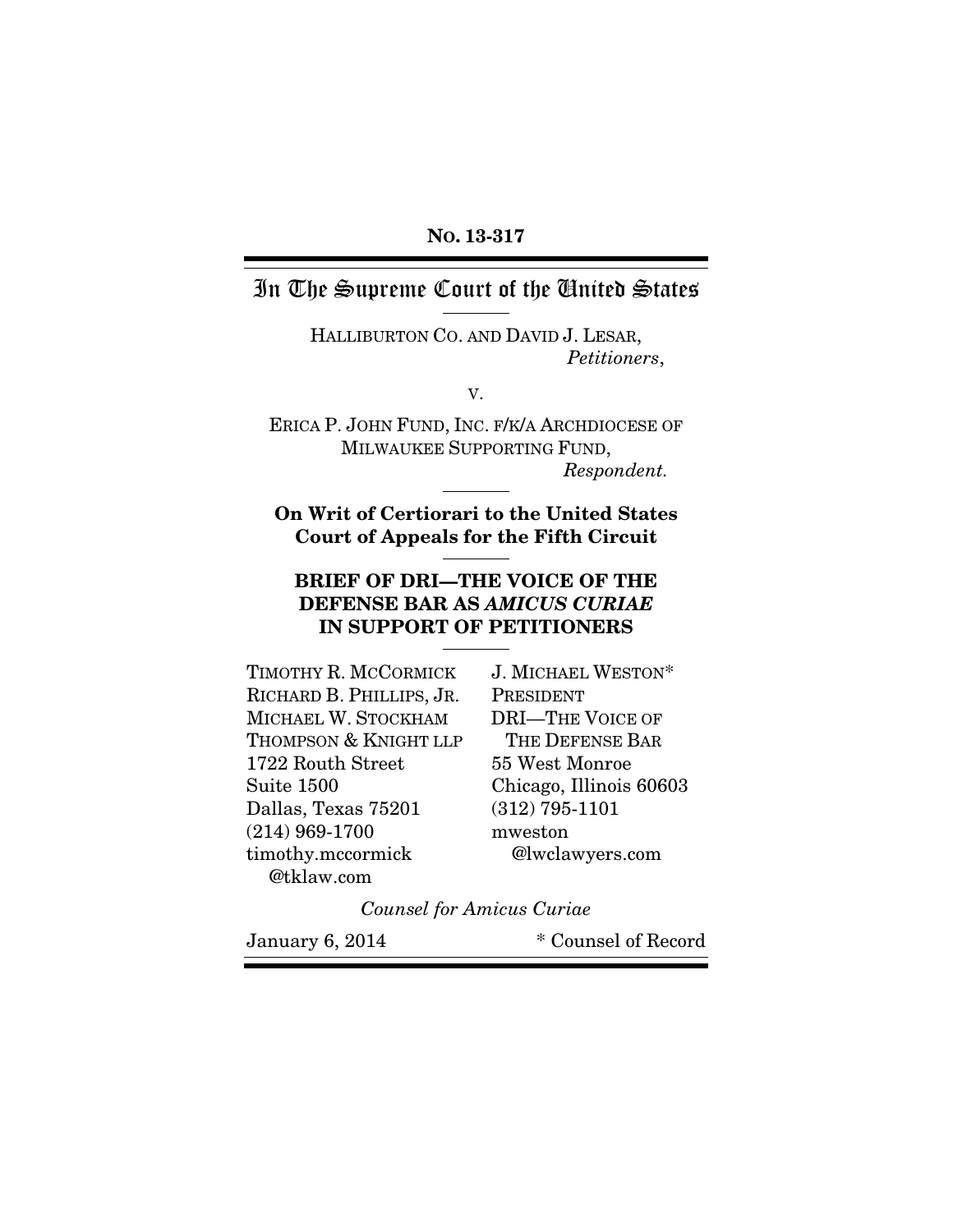# TABLE OF CONTENTS

|    | Introduction and Summary of Arguments2                                                                                 |
|----|------------------------------------------------------------------------------------------------------------------------|
|    |                                                                                                                        |
|    | A. The Basic presumption of reliance<br>is supposed to be rebuttable, not                                              |
|    | $(1)$ The presumption of reliance is a<br>judge-made accommodation for<br>securities-fraud suits3                      |
|    | $(2)$ Price impact is at the heart of the                                                                              |
|    | (3) The presumption must be rebuttable<br>to avoid converting the securities laws<br>into a broad insurance scheme for |
| В. | By delaying rebuttal, the Fifth Circuit's<br>rule makes the presumption effectively                                    |
|    | (1) The Fifth Circuit's approach reduces                                                                               |
|    | (2) The settlement pressure created by<br>class certification ensures that price<br>impact will almost never be        |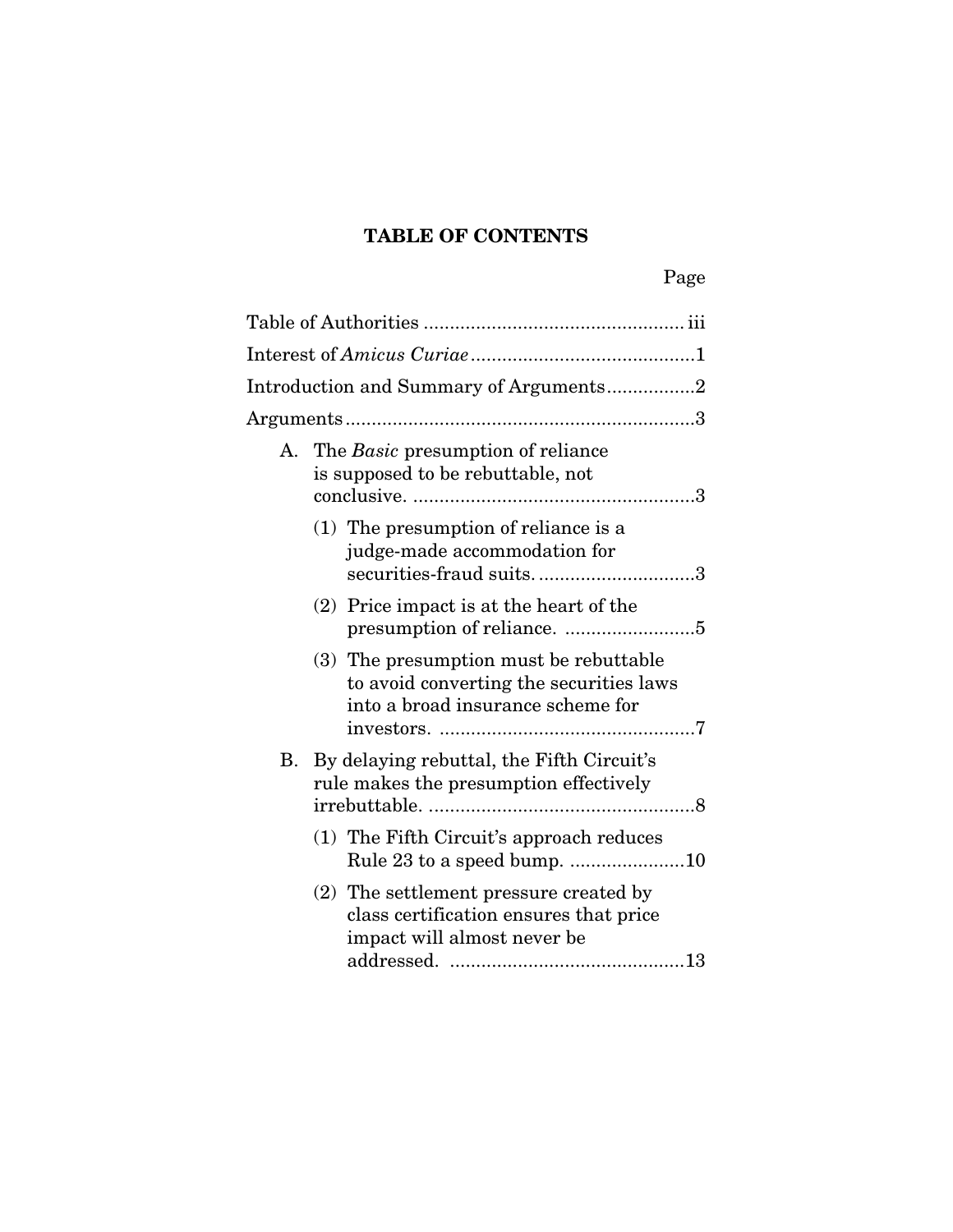|            | C. The Fifth Circuit's rule is inconsistent<br>with expressed Congressional policy<br>regarding securities-fraud class | Page |
|------------|------------------------------------------------------------------------------------------------------------------------|------|
|            |                                                                                                                        |      |
|            | D. <i>Amgen</i> does not require a different                                                                           |      |
|            | $(1)$ Price impact is not the same as                                                                                  |      |
|            | (2) Courts should not defer class-<br>certification issues just because<br>they overlap with the ultimate              |      |
|            |                                                                                                                        |      |
| Conclusion |                                                                                                                        |      |

ii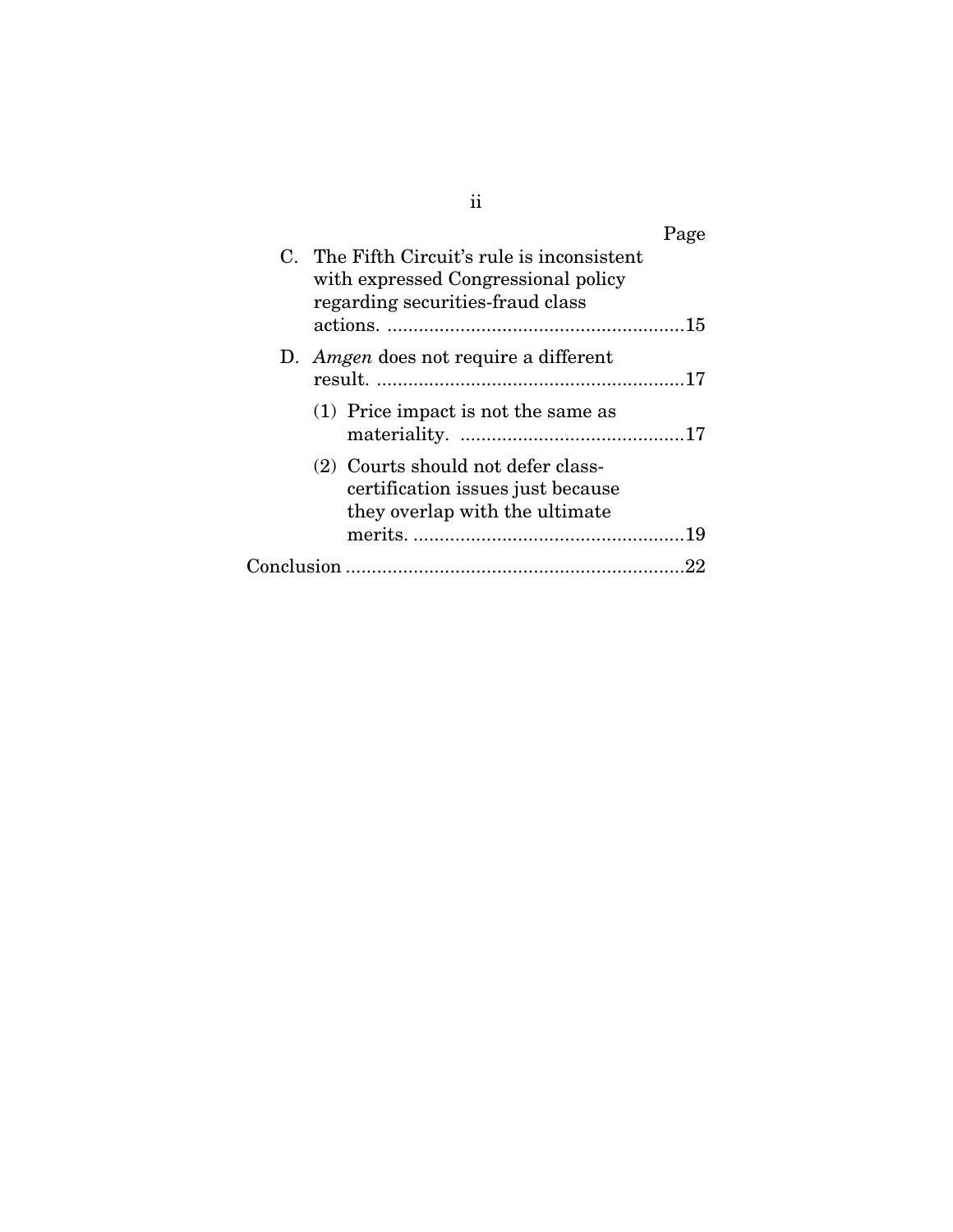# TABLE OF AUTHORITIES

iii

| Amgen, Inc. v. Conn. Ret. Plans & Trust<br>Funds,                       |
|-------------------------------------------------------------------------|
|                                                                         |
| Amchem Prods., Inc. v. Windsor,                                         |
| AT&T Mobility LLC v. Concepcion,                                        |
| Basic, Inc. v. Levinson,                                                |
| Binder v. Gillespie,<br>184 F.3d 1059 (9th Cir. 1999)  4, 12            |
| Cal. Pub. Emp. Ret. Sys. v. WorldCom, Inc.,                             |
| Cammer v. Bloom,<br>711 F. Supp. 1264 (D.N.J. 1989) 11, 12              |
| Cent. Bank of Denver, N.A. v. First Interstate<br>Bank of Denver, N.A., |
|                                                                         |
| Comcast Corp. v. Behrend,                                               |
| Dura Pharms., Inc. v. Broudo,                                           |
| Freeman v. Laventhol & Horwath,                                         |
| Gariety v. Grant Thornton, LLP,                                         |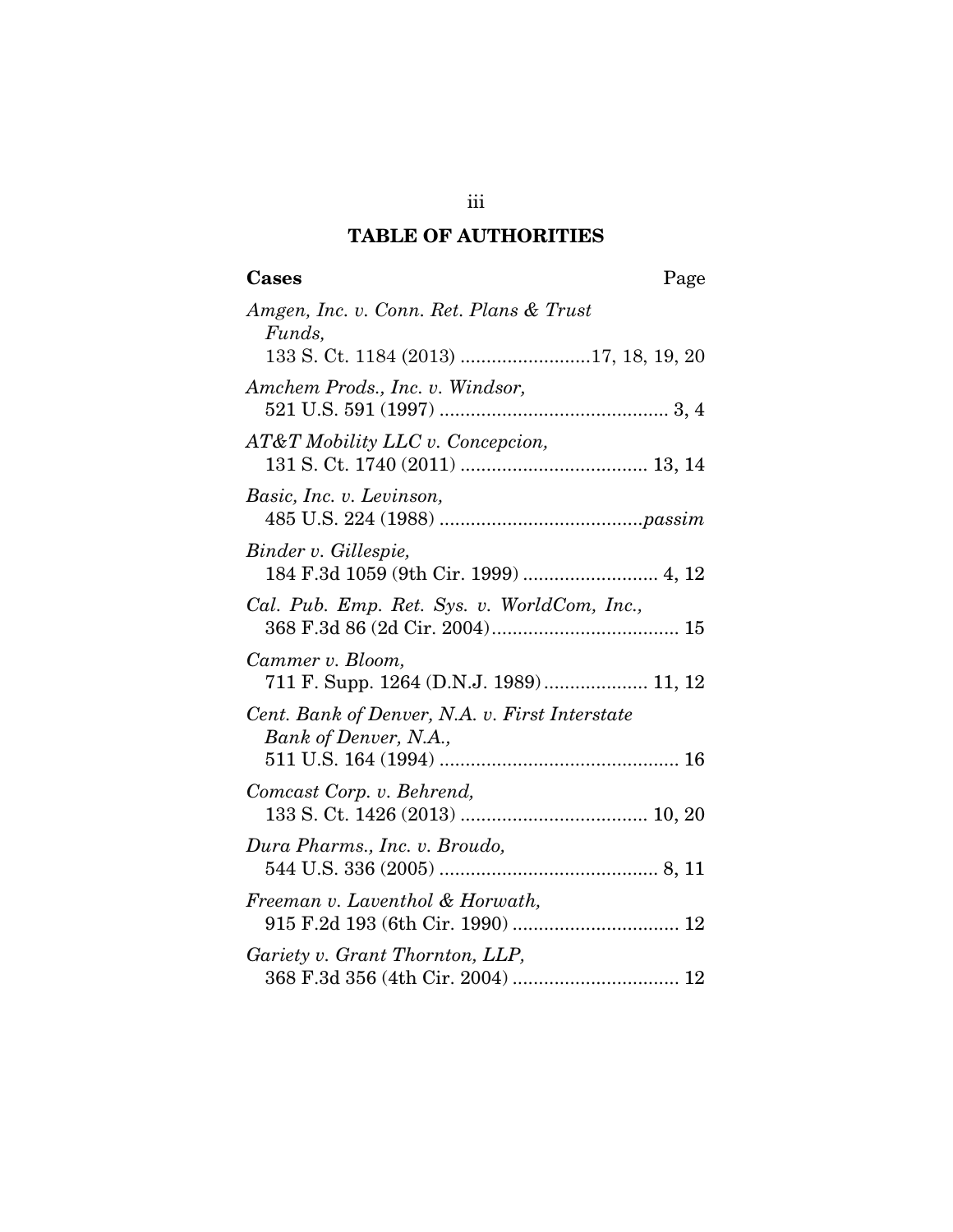| Page                                                                                                      |
|-----------------------------------------------------------------------------------------------------------|
| Hayes v. Gross,                                                                                           |
| In re Xcelera.com Sec. Litig.,                                                                            |
| Merrill Lynch, Pierce, Fenner & Smith, Inc. v.<br>Dabit,                                                  |
| Ockerman v. May Zima & Co.,                                                                               |
| Oscar Private Equity Invs. v. Allegiance<br>Telecom, Inc.,<br>487 F.3d 261 (5th Cir. 2007)  14            |
| Rapanos v. U.S.,                                                                                          |
| Teamsters Local 445 Freight Div. Pension<br>Fund v. Bombardier Inc.,<br>546 F.3d 196 (2d Cir. 2008) 4, 12 |
| Tellabs, Inc. v. Makor Issues & Rights, Ltd.,                                                             |
| Thompson v. RelationServe Media, Inc.,<br>610 F.3d 628 (11th Cir. 2010)  12                               |
| Unger v. Amedisys Inc.,                                                                                   |
| Wal-Mart Stores, Inc. v. Dukes,                                                                           |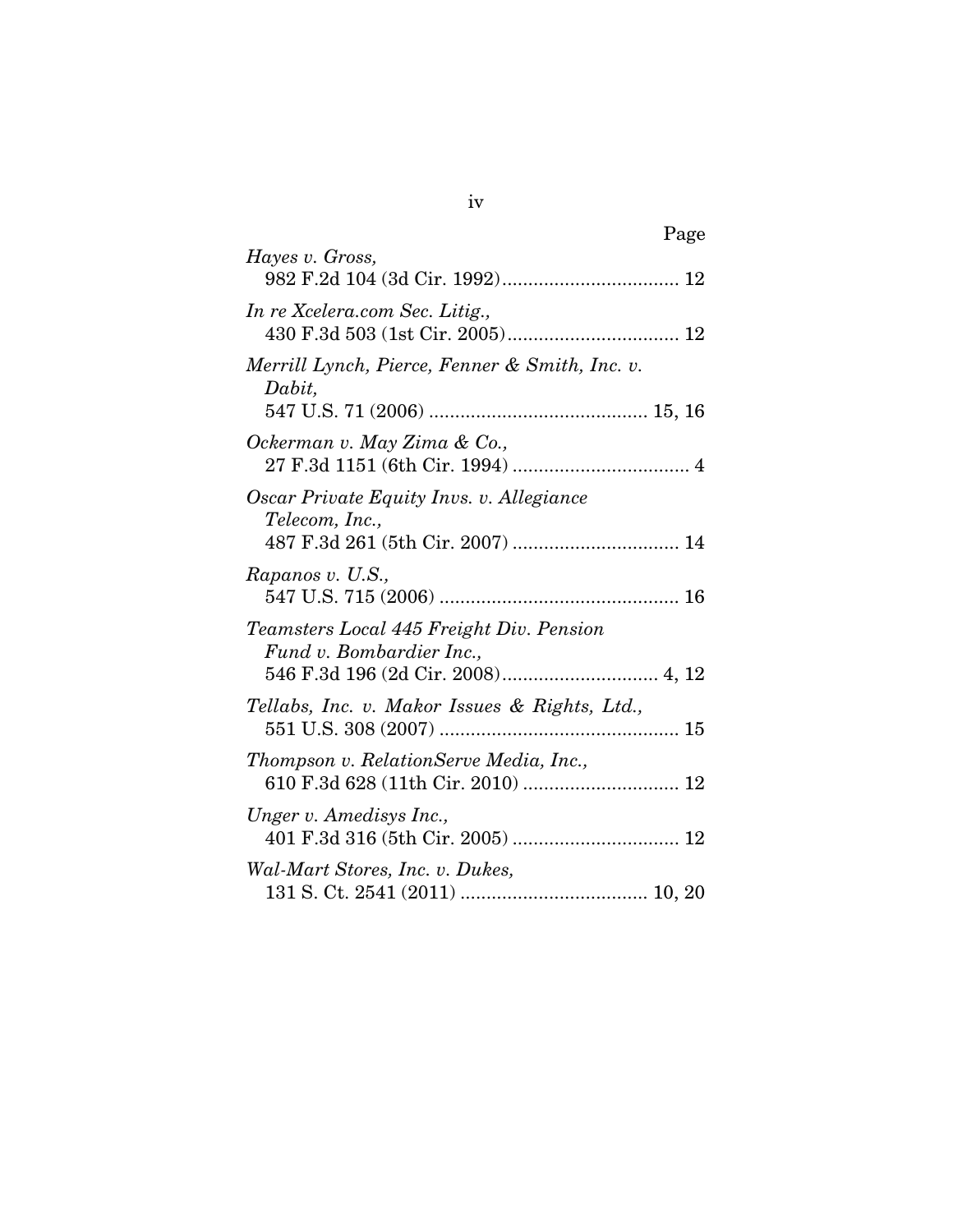# Statute

| Pub. L. 104-67, 109 Stat. 737 (December 22,    |  |
|------------------------------------------------|--|
| 1995) (codified in scattered sections of Title |  |
| 15 and Title 18 of the United States Code) 11  |  |

v

# Rule

FED. R. CIV. P. 23(b) ..................................... 3, 4, 9, 18

# Legislative Material

144 CONG. REC. E1384-85 (July 22, 1998) ............... 16

# Additional Authorities

Page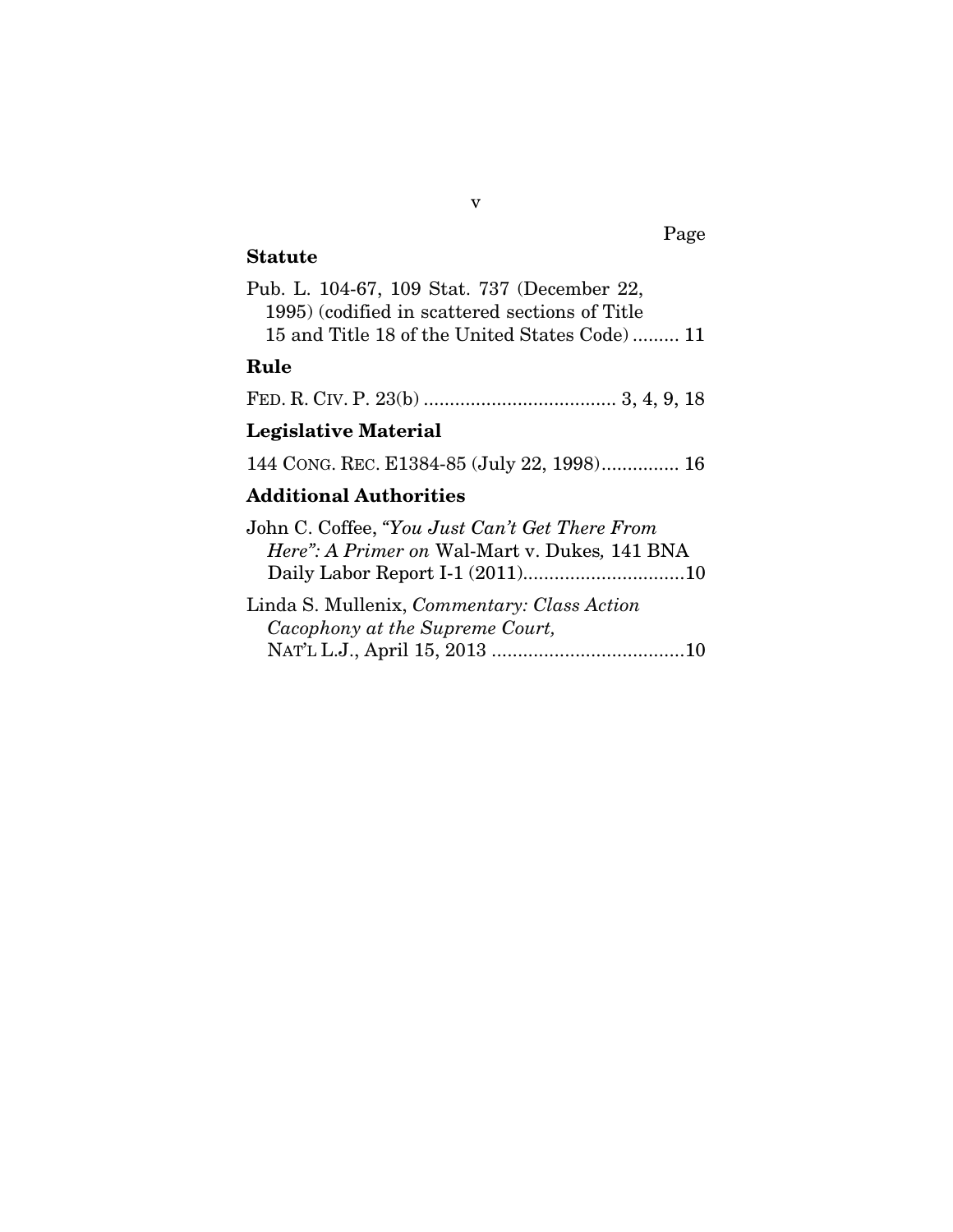#### INTEREST OF *AMICUS CURIAE*<sup>1</sup>

*Amicus curiae* DRI—The Voice of the Defense Bar is an international organization of more than 22,000 attorneys involved in the civil-litigation defense. DRI seeks to address issues germane to defense attorneys, to promote the role of the defense lawyer, to improve the civil justice system, and to preserve the civil jury system. DRI has long been a voice in the ongoing effort to make the civil justice system more fair, efficient, and—where national issues are involved—consistent. To promote these objectives, DRI participates as *amicus curiae* in cases raising issues of importance to its members, their clients, and the judicial system.

DRI members have extensive experience litigating securities class actions and have first-hand experience with how rulings from this Court are applied "on the ground" in those cases. DRI filed a brief *amicus curiae* at the petition for certiorari stage and the first time that this case was in this Court.

This case is particularly important to DRI's members because class certification has become the most important decision point in securities-fraud litigation. Moreover, the Fifth Circuit's rule (which differs from the rule in the Third Circuit and the

<sup>1</sup> No counsel for a party authored this brief in whole or in part. No person or entity other than *amicus curiae*, its members, or its counsel made a monetary contribution intended to fund the preparation or submission of this brief. Pursuant to Supreme Court Rule 37.3(a), *amicus curiae*  certifies that counsel of record for both parties have filed letters with the Clerk giving blanket consent to the filing of *amicus*  briefs.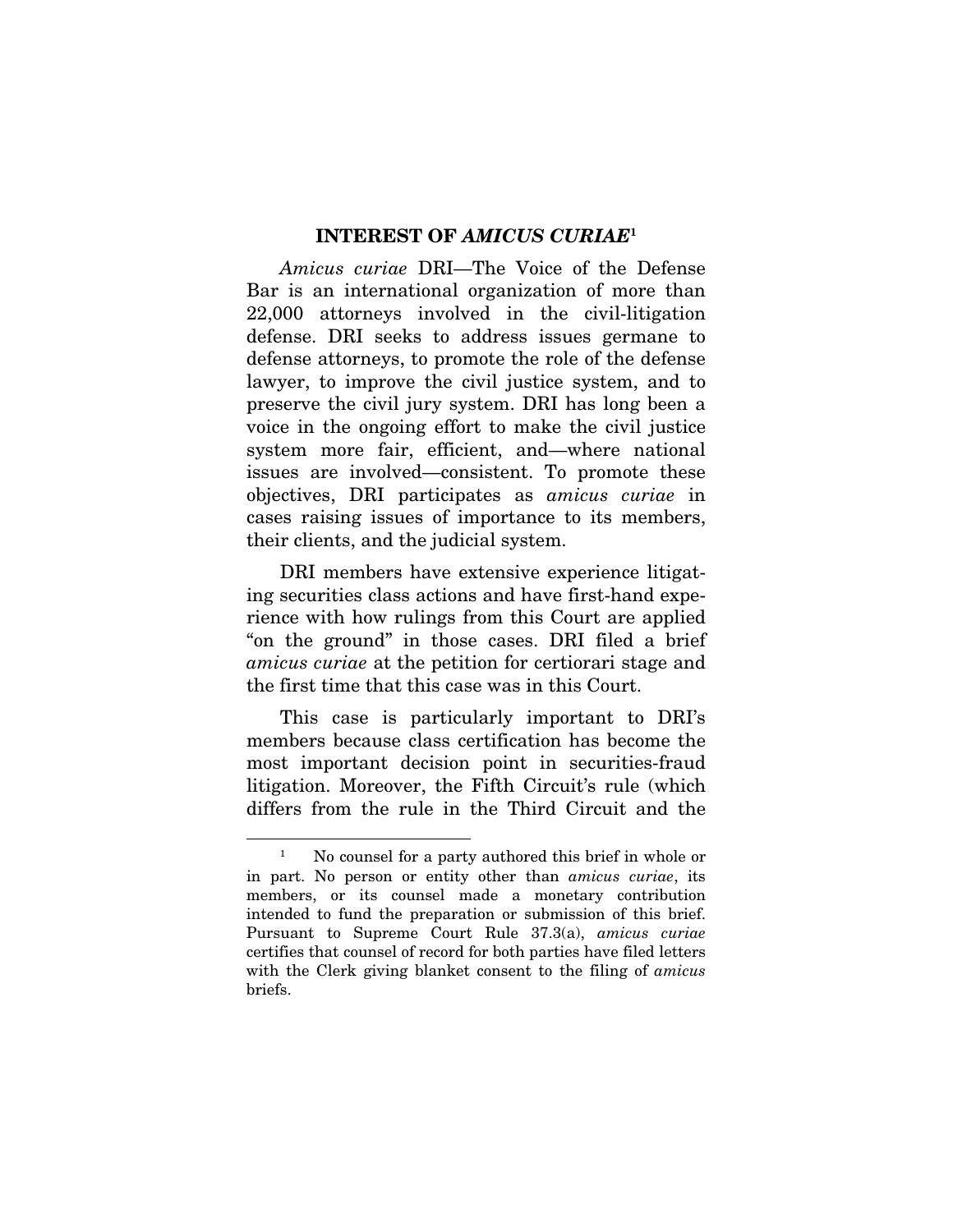Second Circuit) skews the class-certification balance so far to the plaintiffs' side that defendants will have little or no effective opportunity to rebut the presumption of reliance or to defeat class certification. And once a class is certified, securities-fraud suits almost invariably settle, instead of proceeding to decision on the merits. This imbalance threatens to convert federal securities laws into insurance for investors. The Court should reverse the Fifth Circuit to restore the proper balance.

#### INTRODUCTION AND SUMMARY OF ARGUMENTS

The presumption of reliance that this Court first approved in *Basic, Inc. v. Levinson*, 485 U.S. 224 (1988), is a judicial modification of the law that would otherwise control the class-certification question for securities-fraud suits. Without that accommodation, class certification would often be impossible. An important part of that accommodation is that the defendant can rebut the presumption of reliance. The Court specifically stated that proof that the alleged misrepresentation did not affect the stock price would sever the link between the alleged misrepresentation and the stock price, and thereby rebut the presumption.

The Fifth Circuit, while acknowledging that the presumption can be rebutted, held that defendants must wait until summary judgment or trial to show that the alleged misrepresentation did not affect the stock price. This approach is inconsistent with the nature of the presumption itself because it permits plaintiffs to obtain the benefits of class certification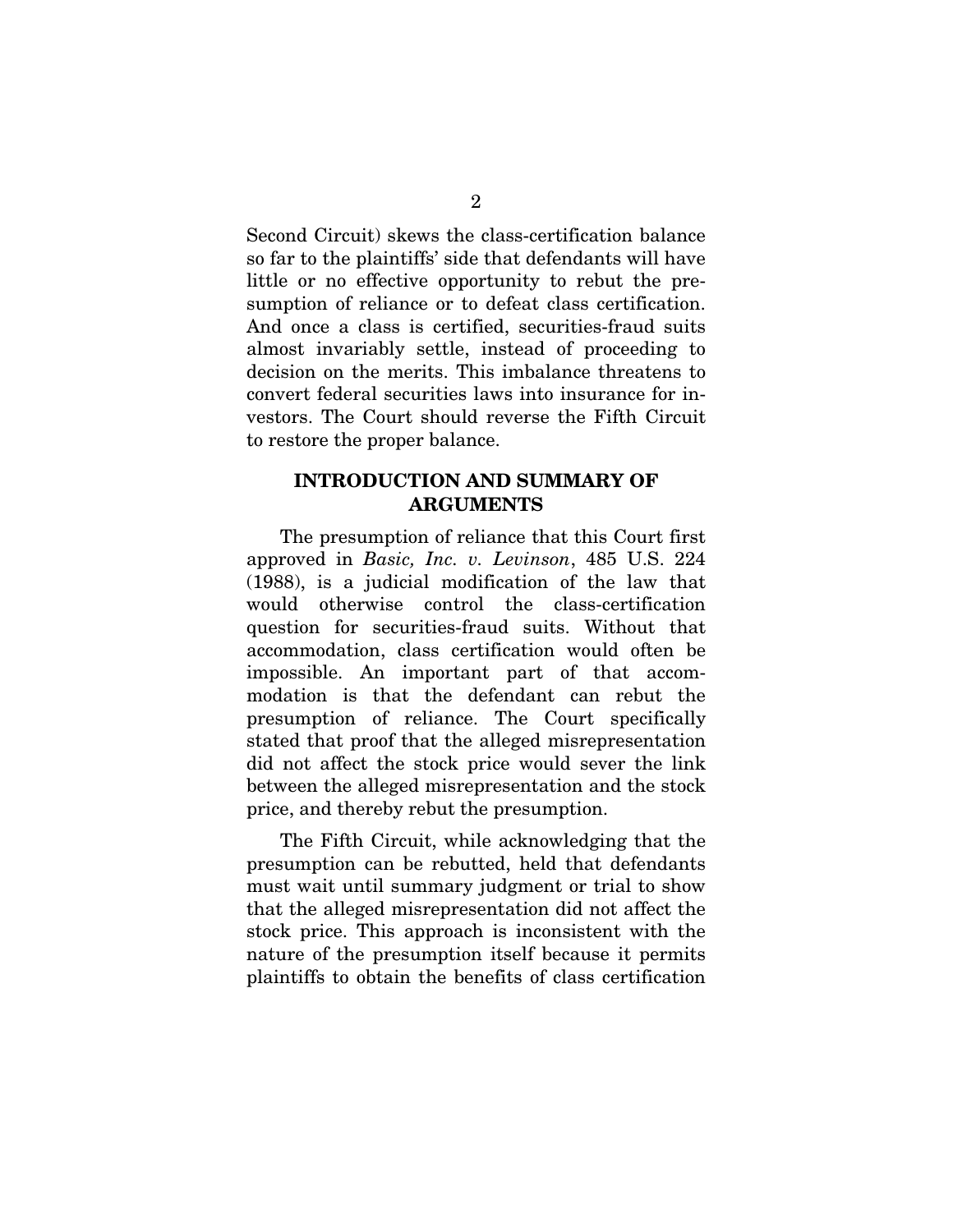without having to address the cornerstone of the presumption that makes class certification possible. It makes little sense to tell defendants that they must wait until after a class is certified and they are faced with the peril of the aggregated claims before they can put on evidence to defeat class certification. Moreover, because of the extreme pressure created by the aggregation of claims, it is unlikely that many (if any) defendants will take that risk. Instead, the overwhelming majority of cases will settle before the merits are reached.

This Court should, therefore, reverse the Fifth Circuit, and, at a minimum, hold that defendants can raise a lack of price impact at the classcertification stage to rebut the presumption of reliance.

#### ARGUMENTS

#### A. The *Basic* presumption of reliance is supposed to be rebuttable, not conclusive*.*

#### *(1) The presumption of reliance is a judge-made accommodation for securities-fraud suits.*

Putative class actions cannot be certified under Federal Rule of Civil Procedure 23(b)(3) if individual issues predominate over issues common to the class. FED. R. CIV. P. 23(b); *Amchem Prods.*, *Inc. v. Windsor*, 521 U.S. 591, 624 (1997). In other words, certification is appropriate under Rule 23(b) only where the claims of the class members are "sufficiently cohesive to warrant adjudication by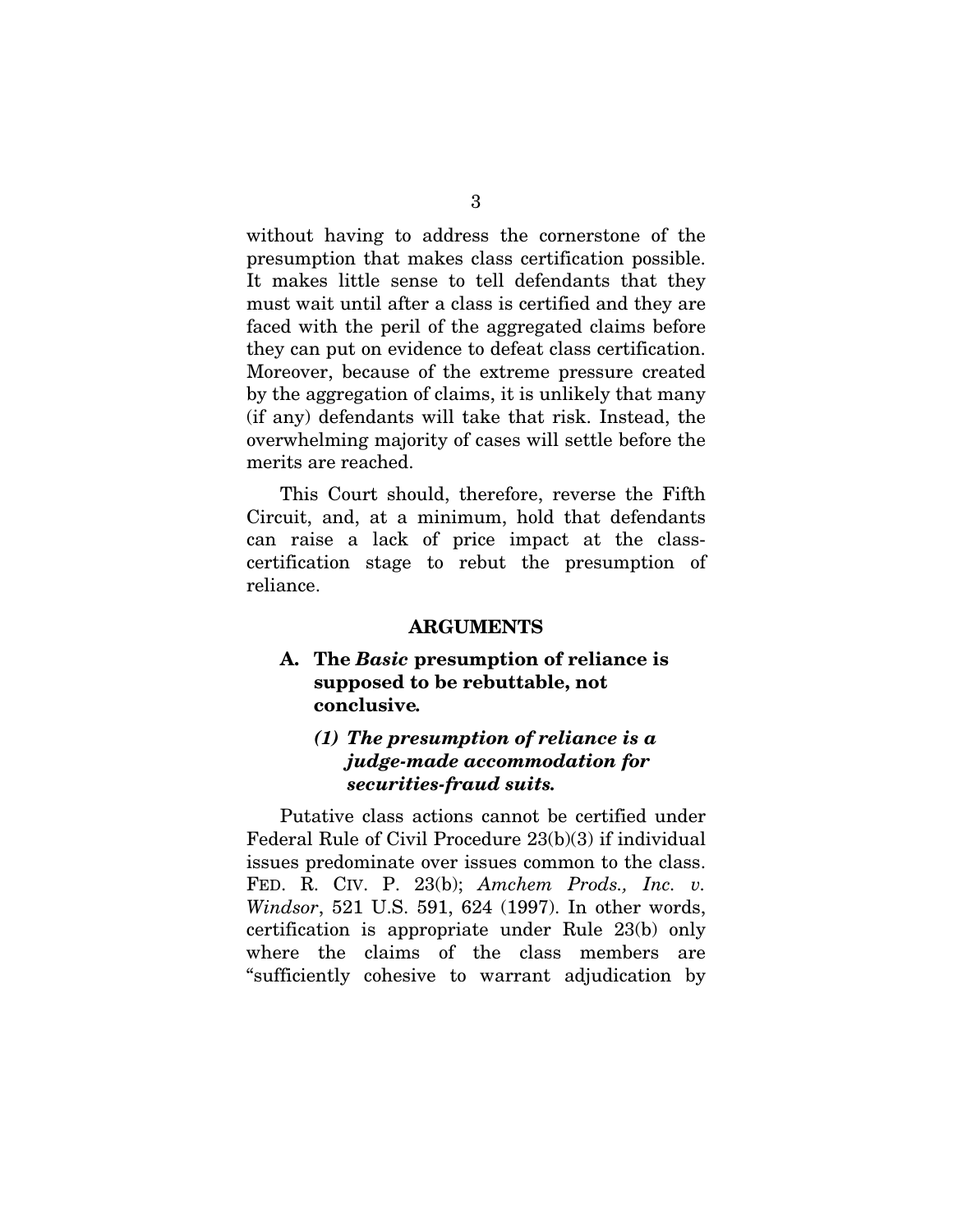representation." *Amchem Prods.*, 521 U.S. at 623. Where there are key issues that cannot be resolved on a class-wide basis, certification is not permissible. *Id.* at 624-25 (finding certification of a class of persons exposed to asbestos would be improper because there were too many individualized issues).

In securities-fraud cases under Rule 10b-5 (which must satisfy Rule 23(b)), the fact that reliance is an essential element of the claim would generally make class certification impossible. Proof of reliance would require proof that each class member was aware of the allegedly fraudulent statements and that the class member decided to buy or sell the stock based on the statement. *E.g.*, *Basic, Inc. v. Levinson*, 485 U.S. 224, 242 (1988). Because individual issues of reliance on the allegedly fraudulent statements would predominate over other issues, class certification would not be proper*. Id.* 

To avoid this problem, securities-fraud plaintiffs typically seek to invoke the rebuttable presumption of reliance2 that this Court first recognized in *Basic*. The presumption substitutes for proof of individual reliance, allowing reliance to be tried on a class-wide

<sup>2</sup> This rebuttable presumption of reliance is sometimes referred to as the "fraud-on-the-market presumption." *E.g.*, *Teamsters Local 445 Freight Div. Pension Fund v. Bombardier Inc.*, 546 F.3d 196, 199-200 (2d Cir. 2008); *Binder v. Gillespie*, 184 F.3d 1059, 1064 (9th Cir. 1999); *Ockerman v. May Zima & Co.*, 27 F.3d 1151, 1158 (6th Cir. 1994); Pet. App. 7a. But this phrase is a misnomer, because it suggests that the presumption at issue relates to the impact of the alleged misrepresentations on the market. A better short-hand reference is "presumption of reliance" because it more accurately describes what has to be presumed in order to make the requisite causal connection.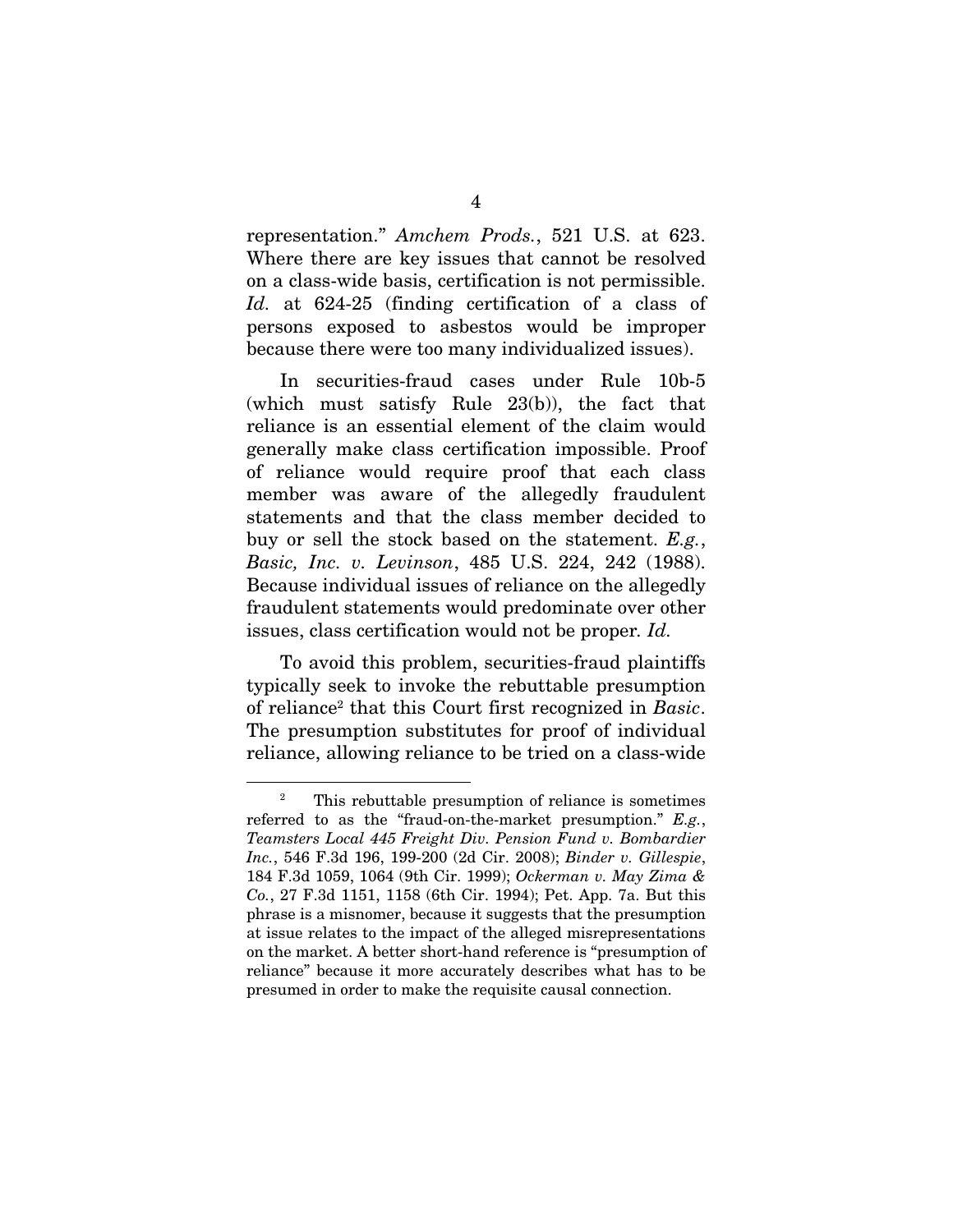basis and preventing individual issues of reliance from predominating. *Id.* at 242-43.

In approving the presumption of reliance, this Court acknowledged that it was an accommodation for securities-fraud cases. The Court noted that the presumption was a solution to "balancing the substantive requirement of proof of reliance in securities cases against the procedural prerequisite" of Rule 23. *Id.* at 242. Another part of the Court's justification was that Rule 10b-5's reliance requirement needed to reflect the realities of the modern securities market. *Id.* 243-44. Finally, the Court noted that presumptions accommodate issues of fairness, probability, and judicial economy. *Id.* at 245. In short, the presumption of reliance is a judgemade accommodation that enables securities-fraud cases to proceed as class actions.3

#### *(2) Price impact is at the heart of the presumption of reliance.*

The Fifth Circuit improperly concluded that price impact is not an "element of the fraud-on-themarket theory." Pet. App. 13a. But a proper understanding of the presumption of reliance reveals that price impact (or lack thereof) is the very heart of the presumption and the underlying hypothesis about capital markets.

The presumption of reliance recognized in *Basic* 

<sup>3</sup> The dissent in *Basic* pointed out that the effect of the majority's approach was to change the understanding of reliance for securities-fraud suits. *Id.* at 253-54 (White, J., dissenting).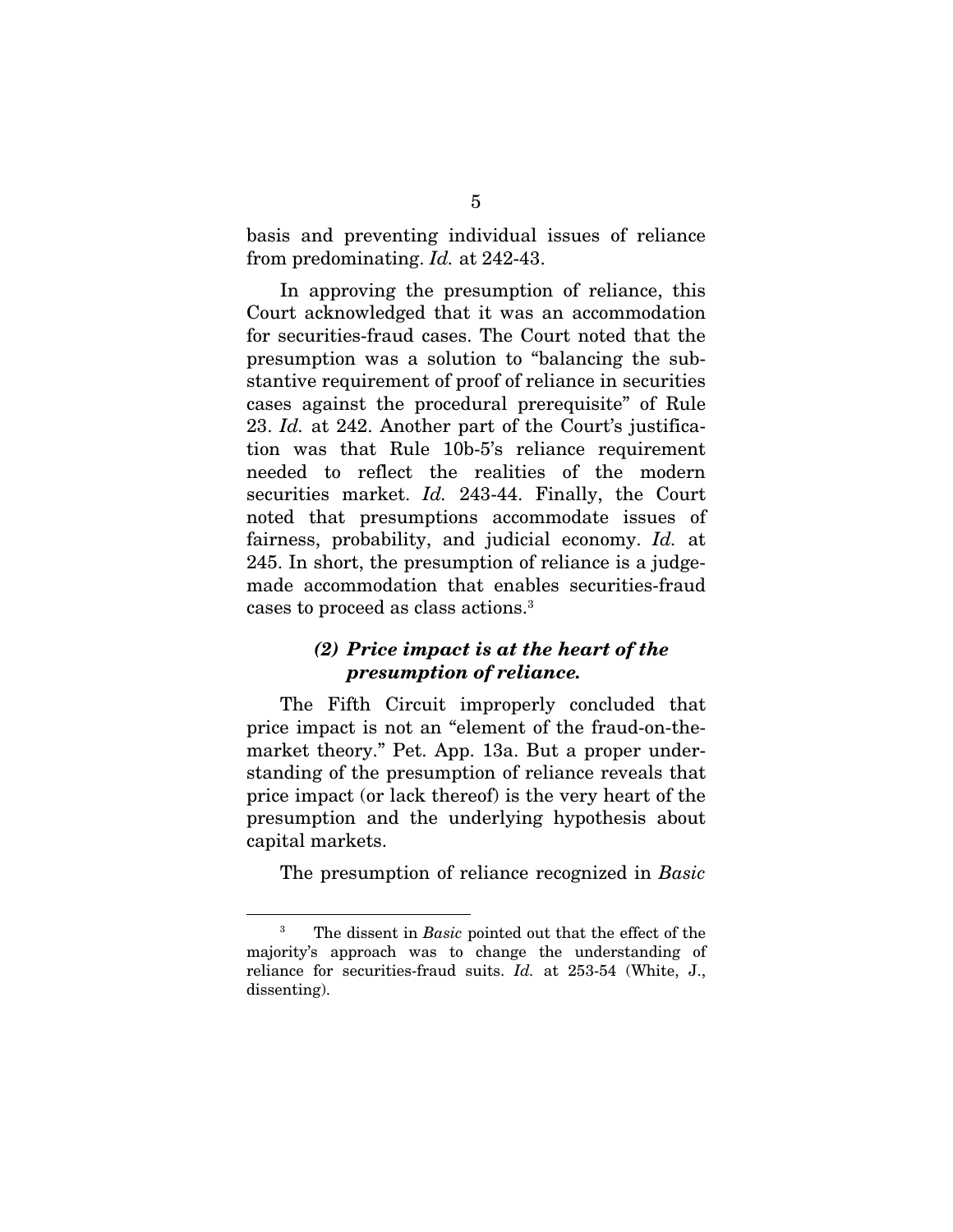is founded on the "efficient capital markets" hypothesis. That hypothesis posits that, in an efficient market, the stock price reflects all publicly available information. *Id* at 241-42. Under the efficient capital markets hypothesis, therefore, market participants can be said to *indirectly* rely on publicly available information (even if they are unaware of it) because they make decisions to buy or sell based on the market price. *Id.* at 244.4

The heart of the hypothesis is that the stock price is impacted by (*i.e.*, reflects) the alleged misrepresentations. *Id*. Under the hypothesis, the market price is the method by which the market communicates with the investor. *Id.* at 244. Accordingly, it is price impact that allows a presumption that market participants are indirectly relying on publicly available information.

Therefore, if the stock price is not, in fact, affected by the alleged misrepresentation, then the hypothesis underlying the presumption of reliance must fail. And if the hypothesis fails, then there is no basis for a presumption that market participants relied on the statements when making decisions to buy or to sell. *Id.* at 248 (noting that any showing that severs the link between the alleged misrepresentation and the stock price rebuts the presumption of reliance).

<sup>4</sup> The validity of this hypothesis has come under attack from many quarters. DRI shares the concerns about the continued validity of the hypothesis that have been expressed by Petitioner. (Brief for Petitioners at 14-22.)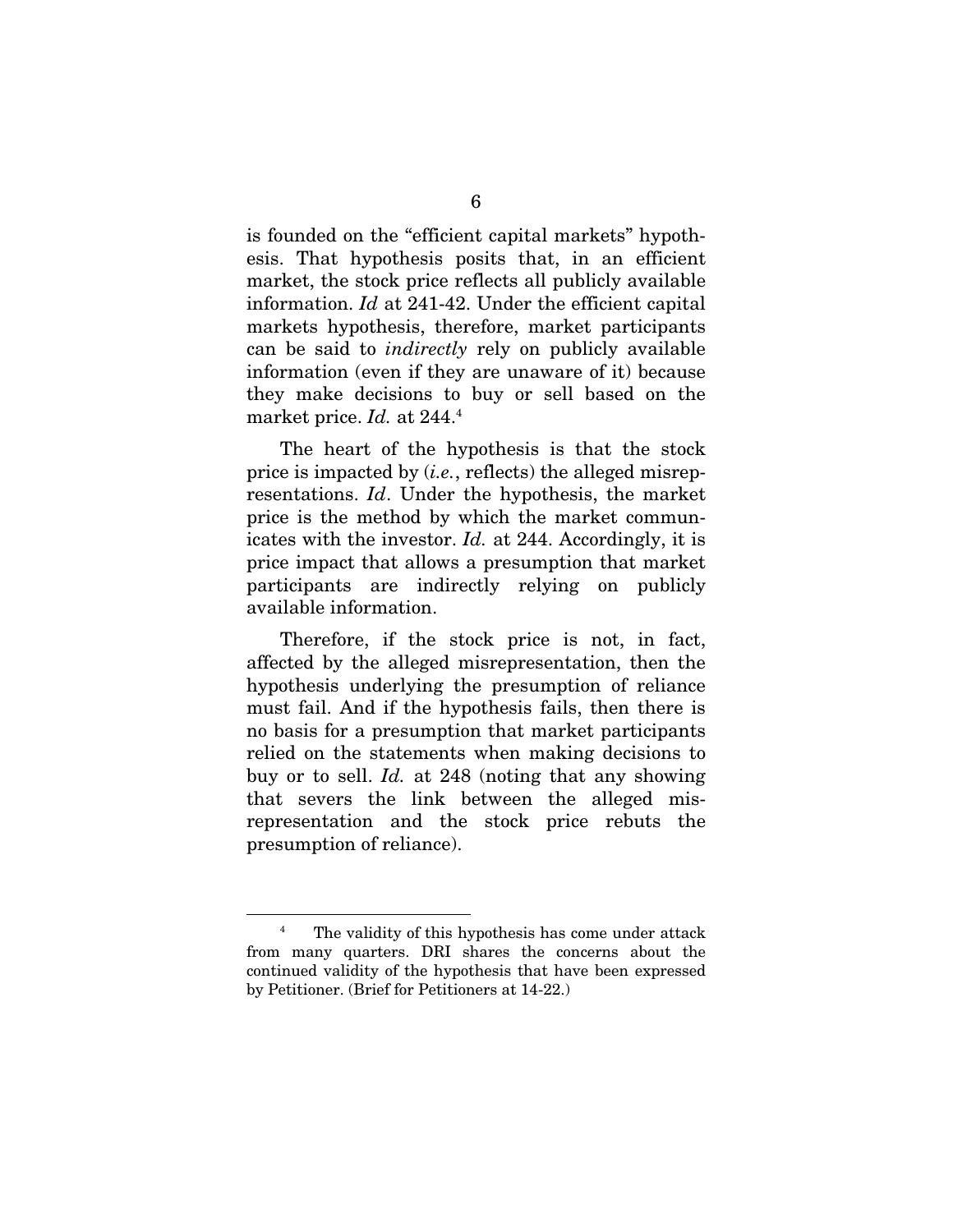#### *(3) The presumption must be rebuttable to avoid converting the securities laws into a broad insurance scheme for investors.*

The Court recognized this limitation on the presumption in *Basic* itself; the majority opinion refers to the presumption as "rebuttable" at least ten times. *Id.* at 226, 229, 242, 245, 248, 249 n.28 & n.29, 250. In fact, the majority included the fact that the presumption is rebuttable in its summary list of holdings. *Id.* at 250. The fact that the presumption is rebuttable appears to have been essential to the Court's acceptance of it.

The Court held that the presumption could be rebutted by "*any showing* that severs the link between the alleged misrepresentation and either the price received (or paid) by the plaintiff or his decision to trade at a fair market price." *Id.* (emphasis added). Significantly, the Court expressly recognized that the presumption could be rebutted by:

- evidence that the alleged misrepresentation did not affect the market price;
- evidence that the truth entered the market and dissipated the effect of the misrepresentation; and
- evidence that the plaintiffs acted without relying on the integrity of the market.

*Id.* at 248-49.

7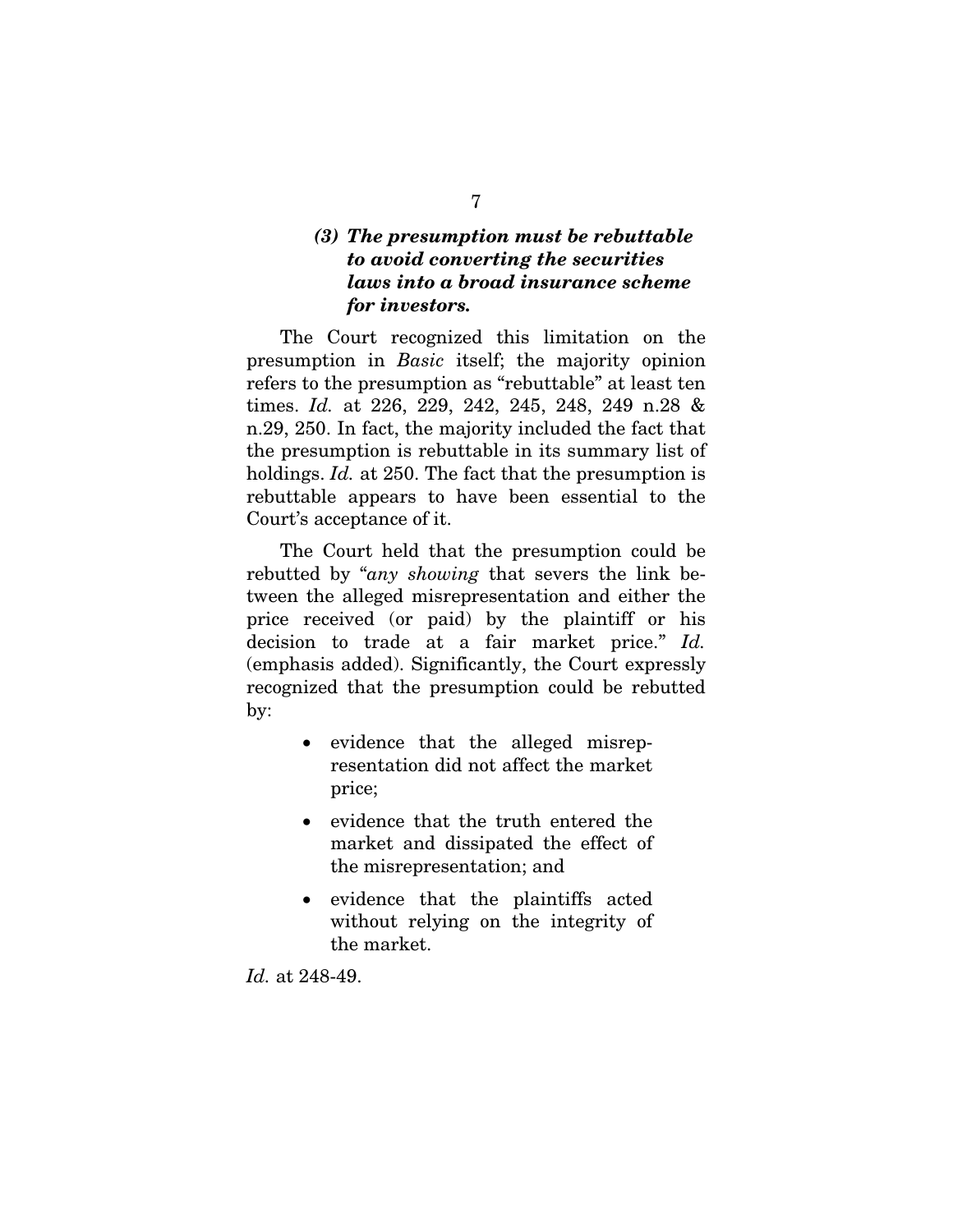The dissent also points out the importance of the opportunity to rebut the presumption. While disagreeing with the majority's decision to accept the presumption, the dissent did give the majority credit for rejecting a "nonrebuttable presumption." *Id.* at 252 (White, J., dissenting). The dissent notes that such a rule would "effectively convert Rule 10b-5 into 'a scheme of investors insurance.'" *Id.* (internal citations omitted); *see also Dura Pharms., Inc. v. Broudo*, 544 U.S. 336, 345 (2005) (noting that the securities laws should not be an insurance scheme for investors).

In sum, the *Basic* presumption must be rebuttable. And price impact is central to the *Basic*  presumption, such that absence of price impact undermines any justification for applying the presumption. The only issue, then, is when a defendant may use lack of price impact to rebut the presumption. For the reasons set out below, the Fifth Circuit's rule is inconsistent with both the rationale for the presumption and the "on-the-ground" realities of securities-fraud litigation. Therefore, this Court should reject the Fifth Circuit's approach.

## B. By delaying rebuttal, the Fifth Circuit's rule makes the presumption effectively irrebuttable.

Although *Basic* is clear that the presumption must be rebuttable, it does not address *when* the presumption may be rebutted. It stands to reason that if the presumption is rebuttable (which it must be), it must be rebuttable at the time that it is employed by courts to satisfy the requirements of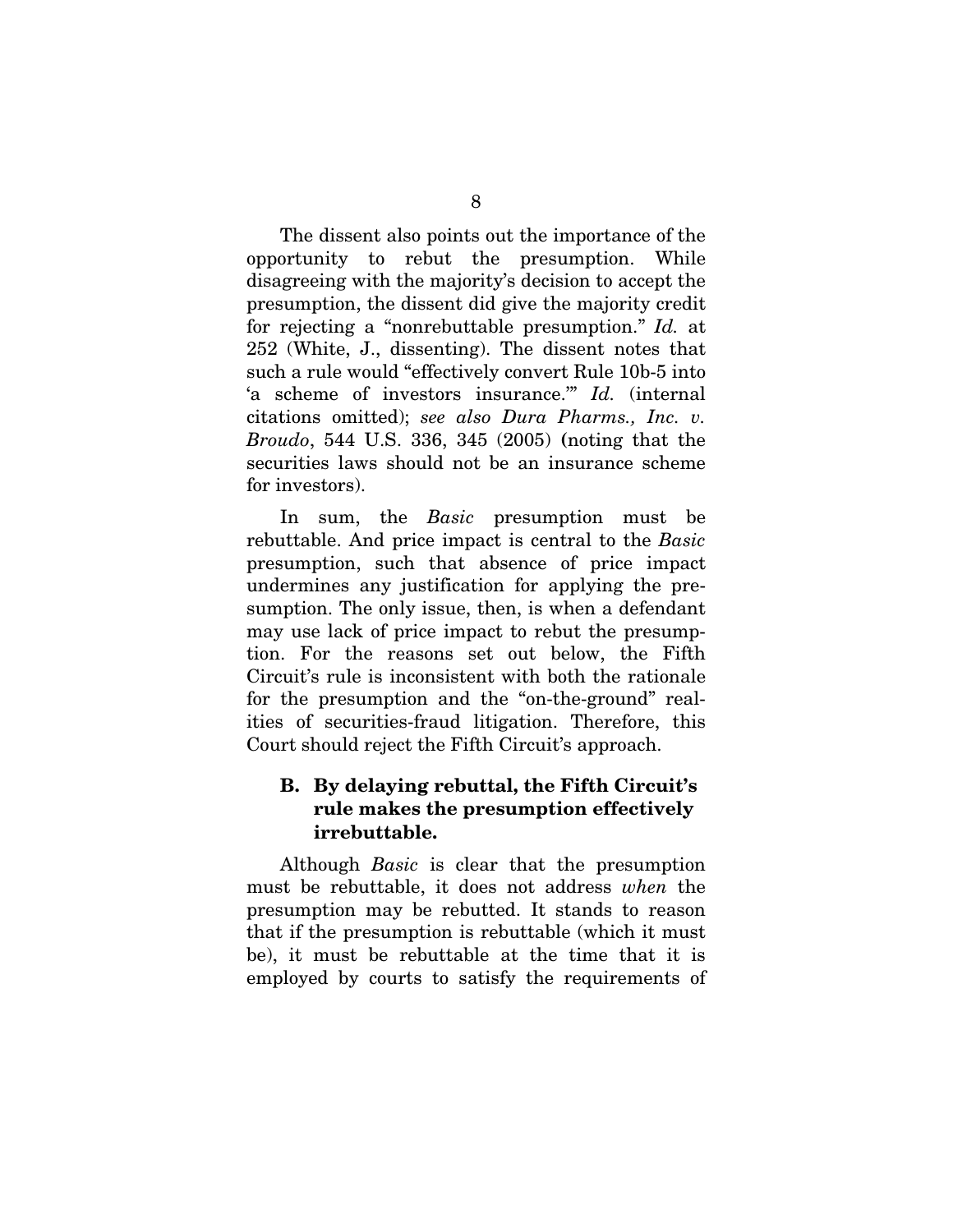Rule 23(b). As discussed above, without the presumption, class certification would often be impossible. And allowing plaintiffs to invoke the presumption to obtain class certification without allowing defendants a similar full opportunity to rebut the presumption to avoid class certification is unreasonable.

The Fifth Circuit held that defendants can attempt to rebut some elements of the presumption of reliance at the class-certification stage, such as market efficiency, the publicity of the alleged misrepresentations, and trade timing. Pet. App. 13a. But they cannot raise the lack of price impact. Pet. App. 19a.

As an initial matter, it is illogical to permit indicia of market efficiency to be contested at classcertification while barring evidence that goes to the heart of the presumption: price impact. As discussed above, without price impact, there is no basis for the presumption, regardless of whether the stock trades on an efficient market.

Moreover, requiring defendants to wait until summary-judgment or trial to address price impact effectively makes the presumption irrebuttable. This is true for two interrelated reasons. First, the only issues that the Fifth Circuit's rule permits to be addressed at class-certification are the easiest hurdles for plaintiffs. Second, once the class is certified, the probability of a resolution on the merits (either through summary judgment or trial) approaches zero because the overwhelming majority of cases settle before reaching the merits.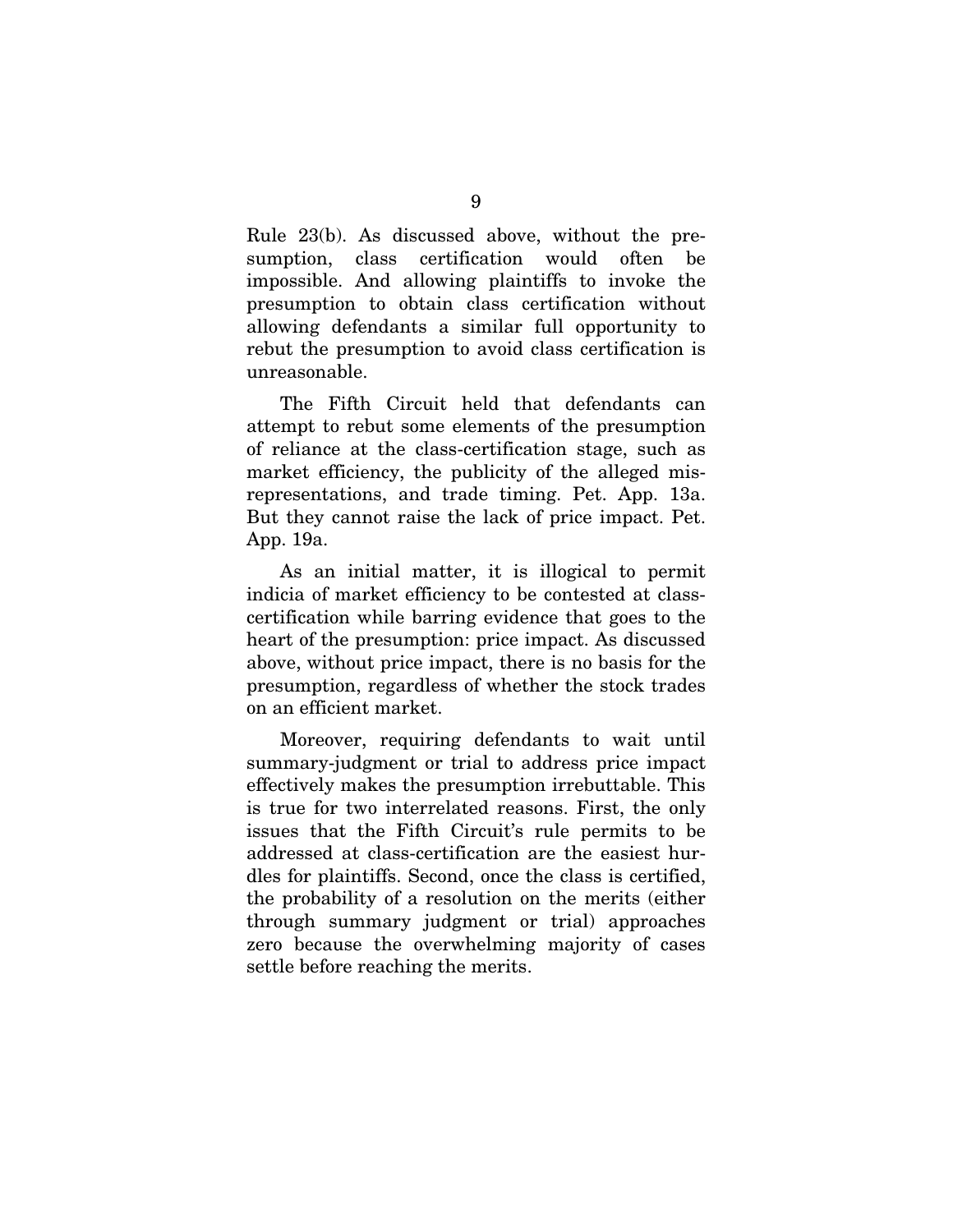#### *(1) The Fifth Circuit's approach reduces Rule 23 to a speed bump.*

*First*, the Fifth Circuit's rule improperly turns Rule 23 into a speed bump rather than a hurdle. This Court has repeatedly reiterated that classcertification requirements must be strictly construed and rigorously analyzed. *E.g.*, *Comcast Corp. v. Behrend*, 133 S. Ct. 1426, 1432 (2013); *Wal-Mart Stores, Inc. v. Dukes*, 131 S. Ct. 2541, 2551 (2011) (requiring a "rigorous analysis" of the requirements of Rule 23). Unfortunately, this basic tenet of classaction procedure seems to be occasionally lost in securities-fraud cases. At least two commentators have recently pointed out the apparent disconnect between the rigorous analysis embodied in *Dukes*  and *Comcast* and the deference granted to the presumption of reliance. Linda S. Mullenix, *Commentary: Class Action Cacophony at the Supreme Court,* NAT'L L.J., April 15, 2013, at 28; John C. Coffee, *"You Just Can't Get There From Here": A Primer on* Wal-Mart v. Dukes, 141 BNA Daily Labor Report I-1 (2011).<sup>5</sup>

The Fifth Circuit's rule artificially limits the inquiry at the class-certification stage to the issues that present the lowest burden, thereby preventing a rigorous analysis of whether class certification is proper. The Fifth Circuit permits only trade timing, publicity of the alleged misrepresentation, and market efficiency to be challenged by defendants at the

<sup>5</sup> *Available at* http://www.americanbar.org/content/dam/ aba/administrative/labor\_law/meetings/2011/annualmeeting/00 2.authcheckdam.pdf.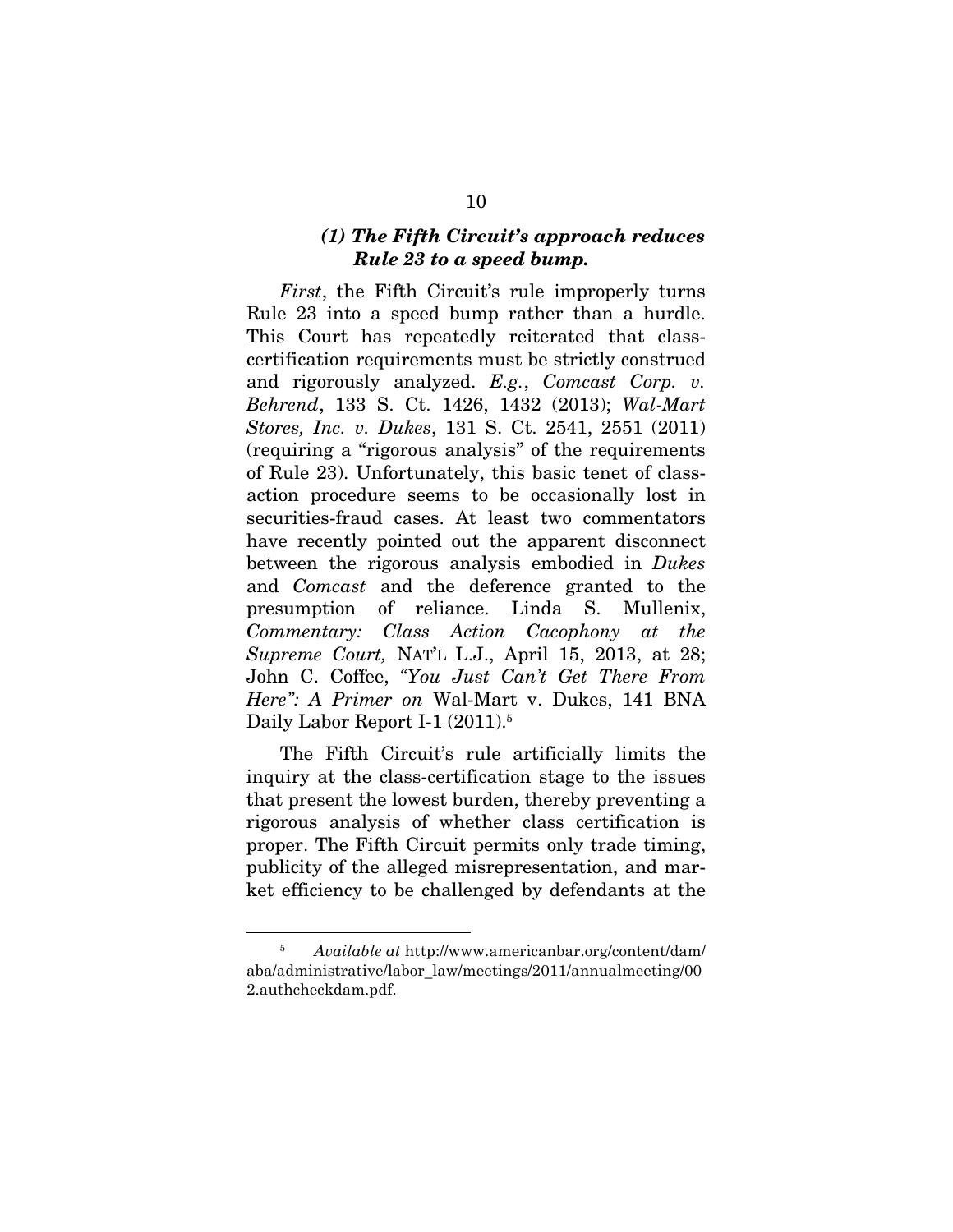class-certification stage. Pet. App. 13a. This half-aloaf approach implicitly recognizes that rebuttal must be available at the class-certification stage, but incorrectly prevents an inquiry into the heart of the presumption.

The elements of the presumption of reliance that the Fifth Circuit permits defendants to challenge are those that plaintiffs will have the easiest time satisfying. Trade timing and publicity relate to whether the alleged misrepresentations were made publicly and whether the stock trades at issue took place after the alleged misrepresentation and before the truth was revealed. *Basic*, 485 U.S. at 248 n.27.

These issues relate closely to elements of the claim that must be specifically pleaded to survive a motion to dismiss under the Private Securities Litigation Reform Act of 1995. *See Dura Pharms., Inc. v. Broudo*, 544 U.S. 336, 345-46 (2005) (noting that the PLSRA requires plaintiffs to specifically plead all elements of a securities-fraud claim). Therefore, if a case survives a motion to dismiss under the PSLRA<sup>6</sup>, there will most likely be no issues related to trade timing or the publicity of the alleged misrepresentations.

Moreover, if the stock is traded on a national exchange, then market efficiency will not present much of an issue either. Many courts determine market efficiency by looking at factors identified in *Cammer v. Bloom*, 711 F. Supp. 1264, 1285-87

<sup>6</sup> Pub. L. 104-67, 109 Stat. 737 (December 22, 1995) (codified in scattered sections of Title 15 and Title 18 of the United States Code).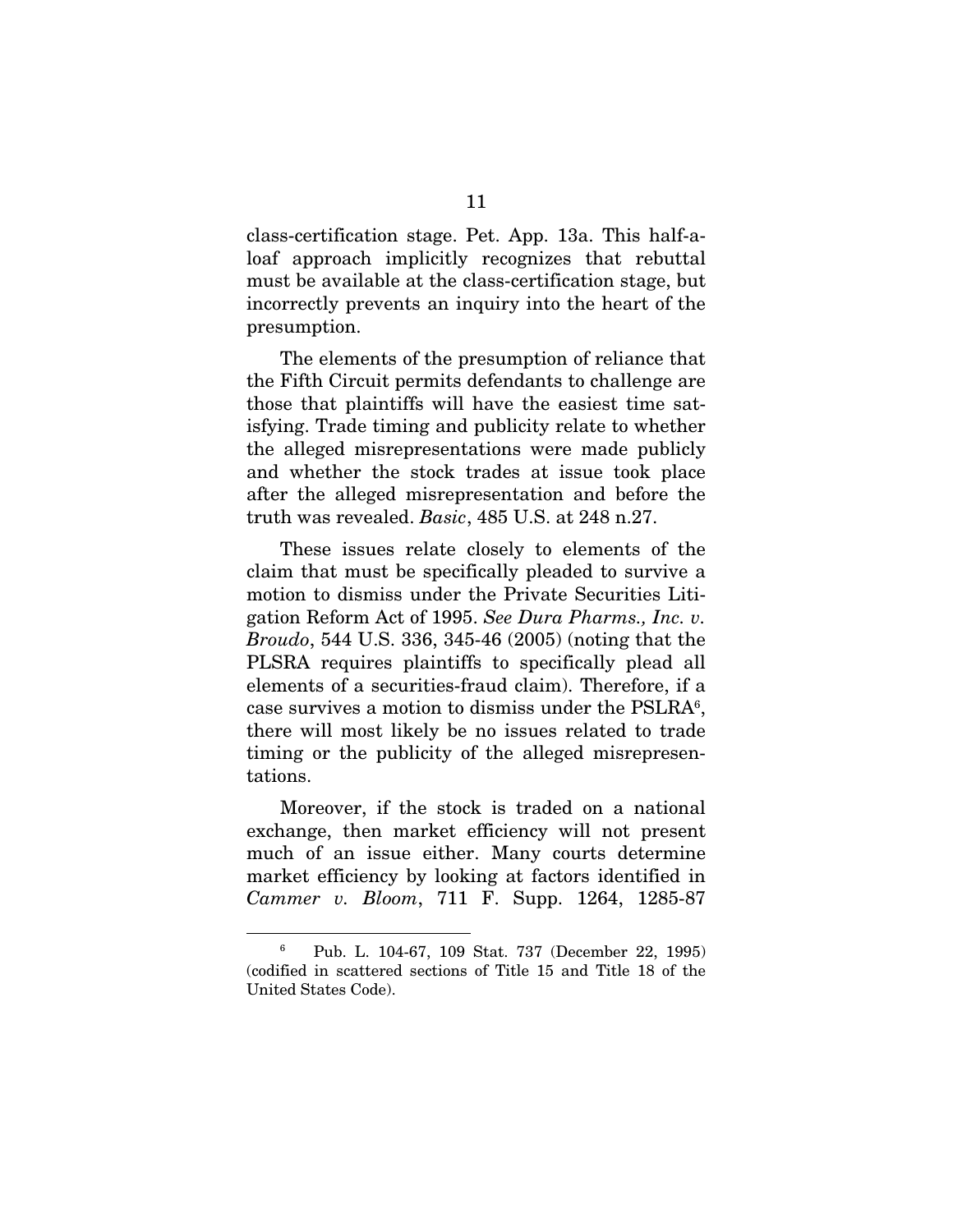(D.N.J. 1989). These factors include average weekly trading volume, the number of analysts that follow the stock, the number of market makers, whether the company is entitled to file an S-3 registration statement, and the effect of the release of information on the price of the stock. *Id.*; *see also Hayes v. Gross,* 982 F.2d 104, 107 n.1 (3d Cir. 1992)*; Teamsters Local 445 Freight Div. Pension Fund v. Bombardier, Inc.,* 546 F.3d 196, 204 n.11 (2d Cir. 2008)*; In re Xcelera.com Sec. Litig.,* 430 F.3d 503, 508 (1st Cir. 2005)*; Unger v. Amedisys Inc.,* 401 F.3d 316, 323 (5th Cir. 2005)*; Gariety v. Grant Thornton, LLP,* 368 F.3d 356, 368 (4th Cir. 2004)*; Binder v. Gillespie,* 184 F.3d 1059, 1064-65 (9th Cir. 1999) (all citing *Cammer* factors with approval).

But for a stock traded on a national exchange, market efficiency is basically presumed. *See, e.g.*, *Thompson v. RelationServe Media, Inc.*, 610 F.3d 628, 693-94 (11th Cir. 2010) ("Securities traded on NASDAQ are often presumed to be traded on an efficient market."); *Freeman v. Laventhol & Horwath*, 915 F.2d 193, 199 (6th Cir. 1990) (noting that "securities traded in national secondary markets such as the New York Stock Exchange … are well suited for application of the fraud on the market theory").

Accordingly, the Fifth Circuit's rule prevents a full, rigorous analysis of the propriety of class certification. By prohibiting defendants from challenging price impact, the Fifth Circuit has prohibited an inquiry into the heart of the presumption. The practical effect of the Fifth Circuit's refusal to consider price impact at class-certification is that a securitiesfraud suit that survives a motion to dismiss will be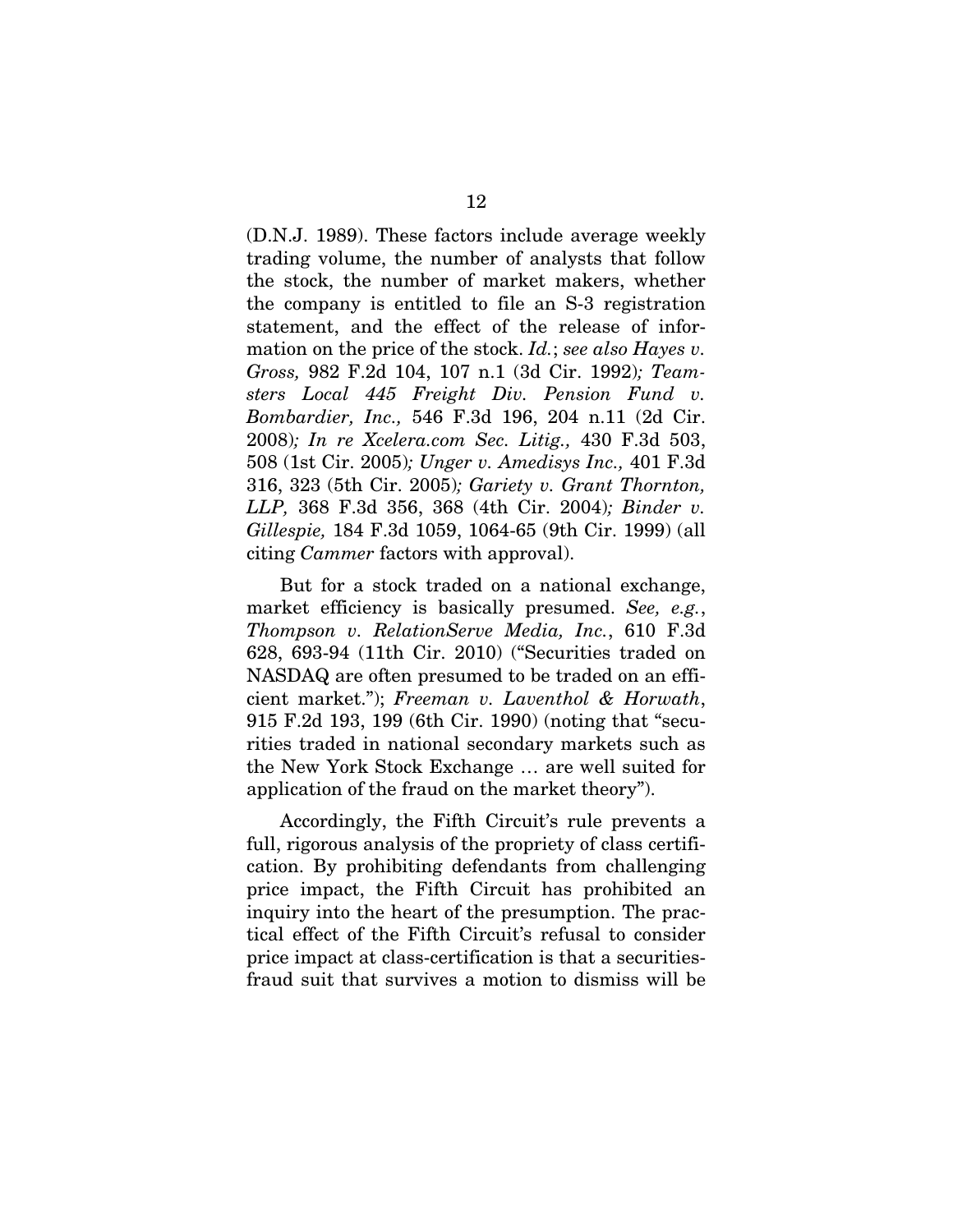certified as a class action as a matter of course, and any required rigorous analysis is transformed into a perfunctory, ministerial act.

## *(2) The settlement pressure created by class certification ensures that price impact will almost never be addressed.*

*Second*, securities-fraud cases almost invariably settle if class certification is granted. The high settlement rate is not the result of probabilities of success on the merits of the claims, but on the effect of aggregating of thousands of individual claims. This massive claim aggregation creates an overwhelming pressure to settle, regardless of the merits of the case. The sheer volume of claims and total possible damages amount make any attempt to resolve the claims on the merits untenable from the defendant's perspective.

This *in terrorem* effect of class certification has been repeatedly recognized by courts, including this Court. *E.g.*, *AT&T Mobility LLC v. Concepcion*, 131 S. Ct. 1740, 1752 (2011). As this Court has observed, the aggregation of claims creates a nearly irresistible pressure to settle:

> [W]hen damages allegedly owed to tens of thousands of potential claimants are aggregated and decided at once, the risk of an error will often become unacceptable. Faced with even a small chance of a devastating loss, defendants will be pressured into settling questionable claims. Other courts have noted the risk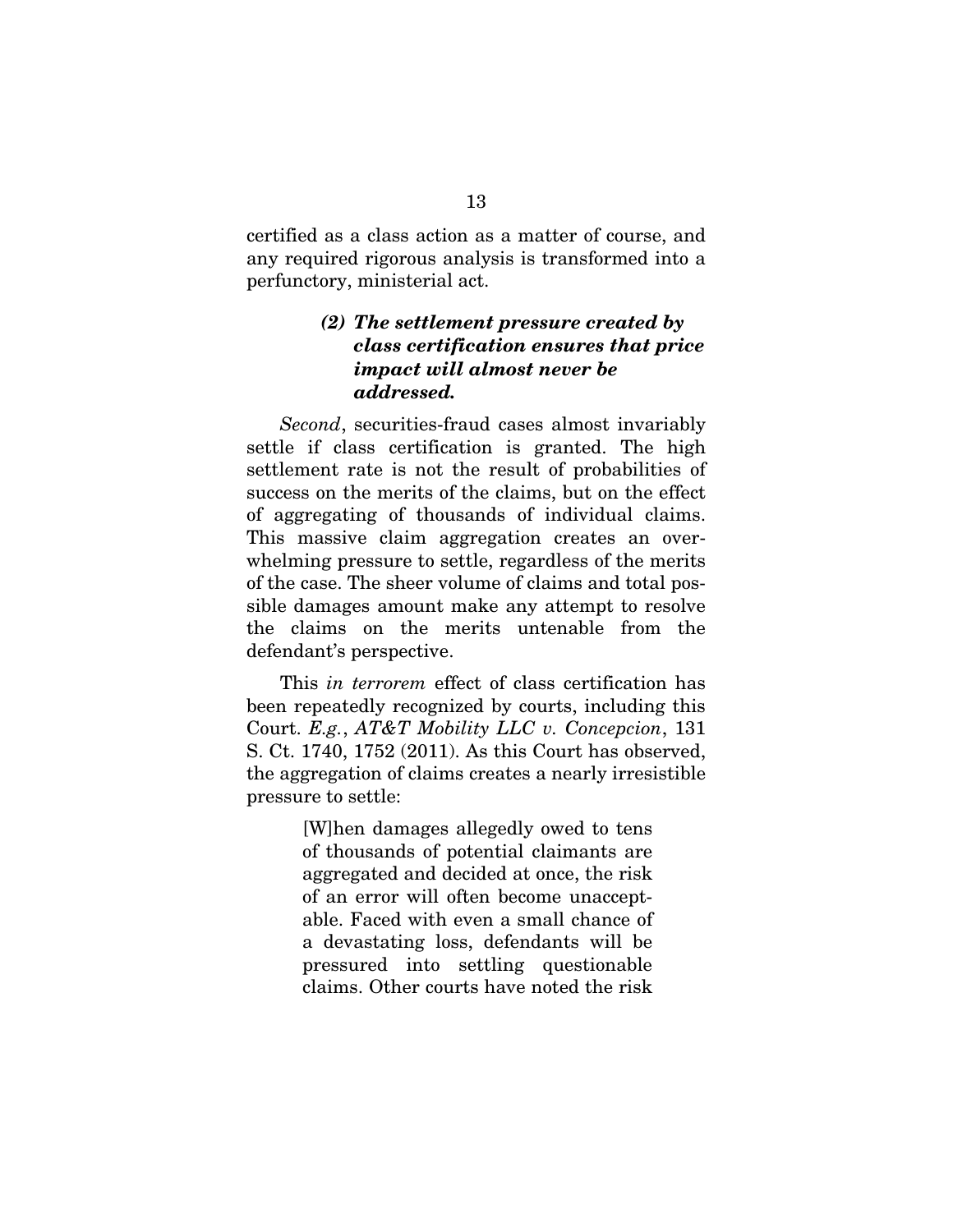of "in terrorem" settlements that class actions entail … .

*Id.* (internal citations omitted). That effect is particularly severe in securities-fraud cases, which could involve millions of outstanding shares. And the aggregation of these claims makes it unlikely that any defendant will ever have the opportunity to rebut the presumption of reliance with price-impact evidence.

Moreover, the Court should be aware that these settlement pressures are not limited to large corporate entities. Some securities-fraud suits are brought against individual officers or directors who are on their own because, for example, the entity has filed for bankruptcy protection. For example, in *Oscar Private Equity Investments v. Allegiance Telecom, Inc.*, the defendants were two individuals who were officers of a bankrupt corporation. 487 F.3d 261, 263 (5th Cir. 2007). And these defendants were individually facing millions of dollars in potential liability. *Id.* at 266-67. Although most individual defendants may not face the same type of liability, they still feel pressure to settle. In settlement, individual defendants do not typically admit any liability and usually pay nothing out of pocket because of indemnity agreements with the entity. But an adverse trial result includes the very real possibility that indemnification rights could be cut off, leaving the individual defendants subject to personal damages awards.

Therefore, the ability to raise price-impact evidence at the summary-judgment stage or at trial is largely illusory. The settlement pressure created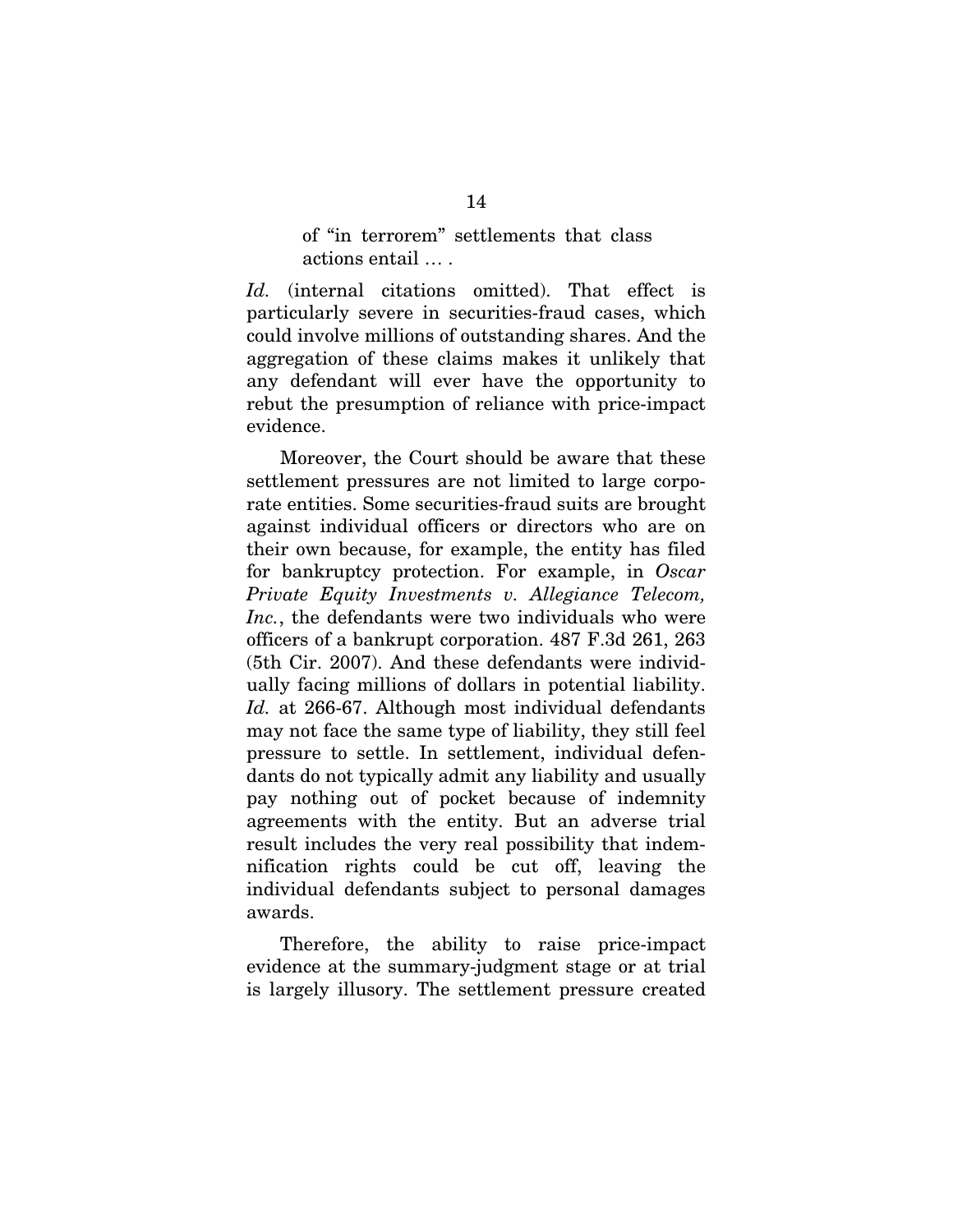by class certification effectively removes the defendant's ability to raise the lack of price impact. It also means that the Fifth Circuit's rule will allow plaintiffs to obtain the benefits of class certification (including the likelihood of settlement) without ever having to address the fact that the alleged misrepresentation did not actually impact the stock price. This Court should not condone such a result.

### C. The Fifth Circuit's rule is inconsistent with expressed Congressional policy regarding securities-fraud class actions.

The Fifth Circuit's application of the judge-made presumption of reliance is also inconsistent with the policies expressly adopted by Congress in its securities-fraud statutes. Congress has repeatedly expressed concern about securities "strike suits" meritless nuisance filings that result in "extortionate settlements," chill disclosures from issuers, and deter qualified individuals from serving on boards of directors. *See, e.g.*, *Merrill Lynch, Pierce, Fenner & Smith, Inc. v. Dabit*, 547 U.S. 71, 81 (2006).

To deter such suits, Congress first enacted the Private Securities Litigation Reform Act of 1995 ("PSLRA"). The purpose of the PSLRA was to raise pleading standards as a check on strike suits. *See, e.g.*, *Tellabs, Inc. v. Makor Issues & Rights, Ltd.,* 551 U.S. 308, 313 (2007) (PSLRA was adopted "[a]s a check against abusive litigation by private parties"); *Cal. Pub. Emp. Ret. Sys. v. WorldCom, Inc.,* 368 F.3d 86, 98 (2d Cir. 2004) ("The PSLRA was intended to curtail 'strike suits' … .").

When the PSLRA caused plaintiffs to bring suits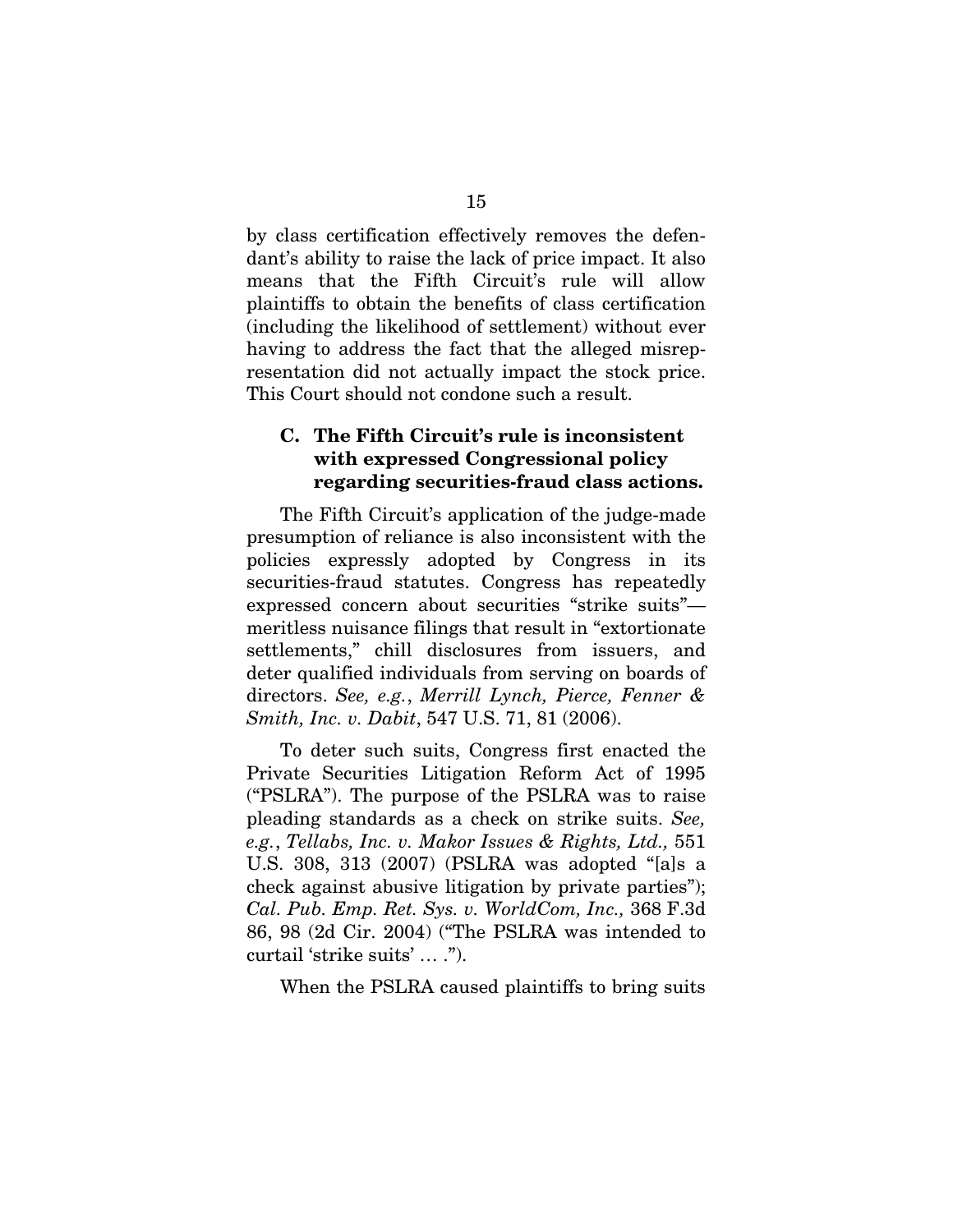in state court rather than attempt to clear the PSLRA's hurdles, Congress enacted the Securities Litigation Uniform Standards Act of 1998 ("SLUSA"). SLUSA was intended to stop the shift from federal to state court to ensure that the standards of the PSLRA were not frustrated. *See Dabit*, 547 U.S. at 82; Remarks of Representative Boehner, 144 CONG. REC. E1384-85 (July 22, 1998) ("This bill [SLUSA] would prevent strike suit lawyers from abusing convenient state law … .").

The Fifth Circuit's rule flies in the face of Congress's expressed concerns about strike suits and intent to stop them. Rather than require rigorous compliance with the prerequisites of Rule 23, the Fifth Circuit's rule makes the Rule 23 bar virtually nonexistent. Now, as discussed above, surviving a motion to dismiss not only means access to discovery, it means the case will likely be certified as a class action and settled because the effect of aggregated claims will bring to bear settlement pressures that even the most innocent defendants cannot withstand.<sup>7</sup>

<sup>7</sup> Respondents may suggest that this Court should defer to the fact that Congress has not modified the *Basic*  presumption. Reliance on Congressional inaction is particularly dangerous. *See, e.g., Rapanos v. U.S.*, 547 U.S. 715, 750 (2006) (noting that inaction could be explained by Congressional belief that the courts would address any potential issues); *Cent. Bank of Denver, N.A. v. First Interstate Bank of Denver, N.A.*, 511 U.S. 164, 187 (1994) ("Congressional inaction lacks persuasive significance because several equally tenable inferences may be drawn from such inaction … .") (internal quotations and citations omitted). But if the Fifth Circuit's rule stands, then plaintiffs will frequently be able to extract such settlements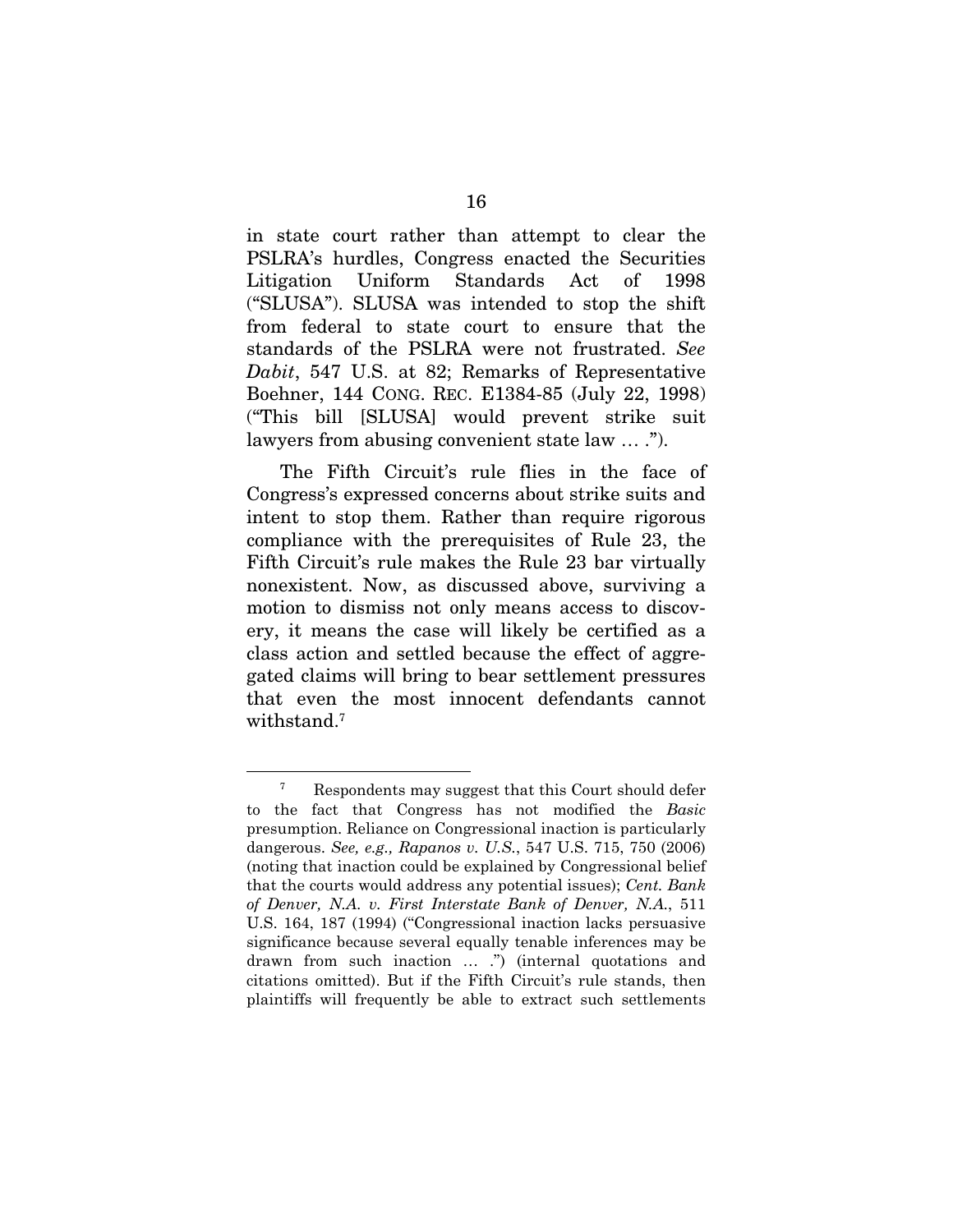#### D. *Amgen* does not require a different result.

The Fifth Circuit found (and the Respondent will likely argue) that rebuttal of price impact is not permissible in light of this Court's opinion in *Amgen, Inc. v. Connecticut Retirement Plans & Trust Funds,*  133 S. Ct. 1184 (2013). The Fifth Circuit acknowledged that *Amgen* does not address price-impact evidence. Pet. App. 16a. But the court found that the reasoning in *Amgen* regarding evidence of materiality precludes consideration of price-impact evidence. Pet. App. 19a. But there are key differences between materiality and price impact that the Fifth Circuit did not consider. Moreover, the Fifth Circuit's rule ignores a basic rule of class-action jurisprudence: rigorous analysis of class-certification issues cannot be deferred simply because those issues overlap with the ultimate merits of the dispute. Therefore, the Fifth Circuit erred in concluding that *Amgen* does not permit consideration of price impact at the classcertification stage.

#### *(1) Price impact is not the same as materiality.*

The Fifth Circuit reasoned that price impact need not be addressed at the class-certification stage for the same reasons that materiality need not be addressed. Pet. App. 16a-19a. But there are key dif-

simply by surviving a motion to dismiss. Moreover, Congress cannot possibly have acquiesced to the Fifth Circuit's approach, because no court had held that price impact cannot be addressed at the class-certification stage at the time PSLRA and SLUSA were adopted.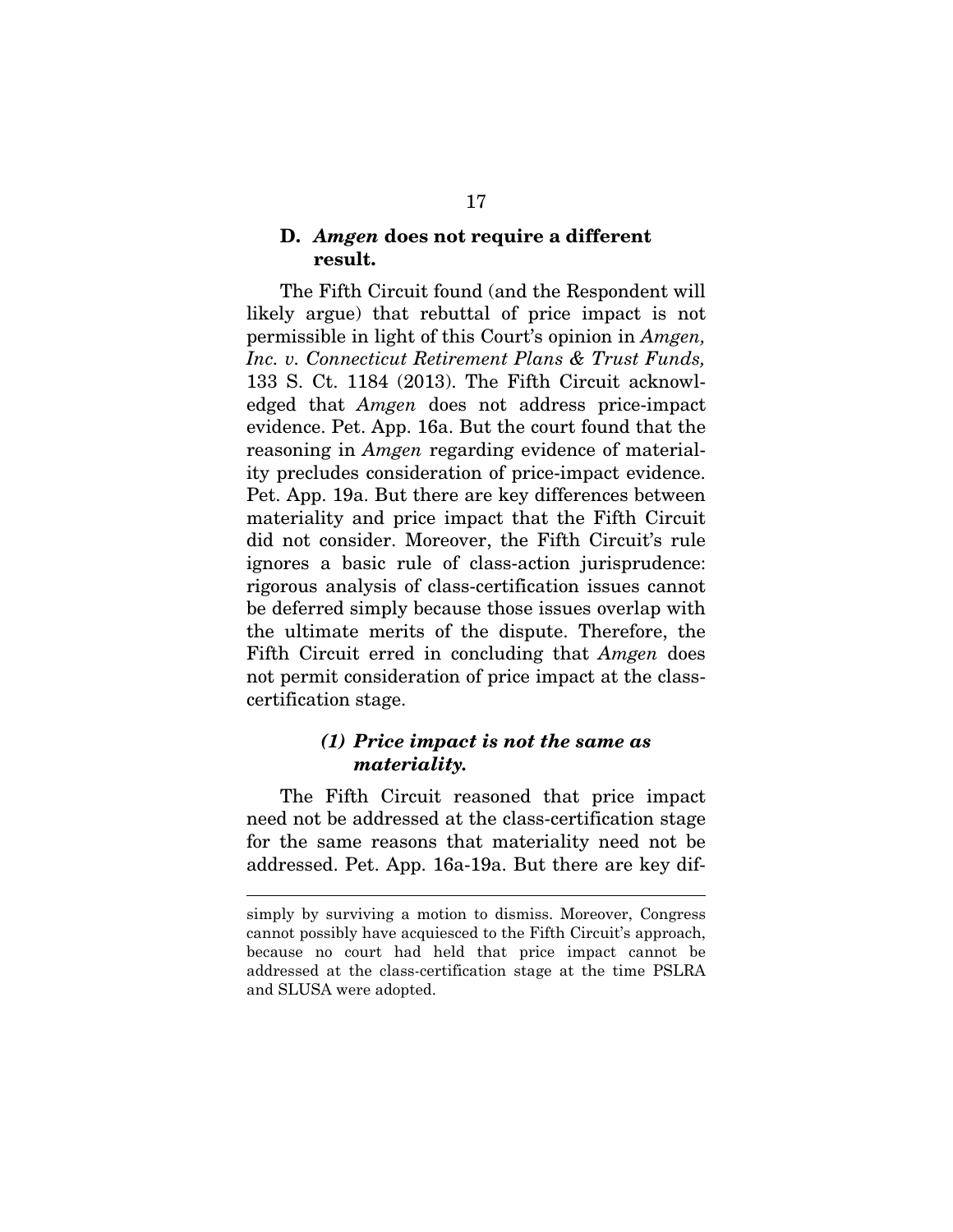ferences between price impact and materiality, and these differences reveal why this Court's approach to materiality in *Amgen* should not control the approach to price impact.

*First*, this Court in *Amgen* emphasized that requiring a plaintiff to prove materiality at the classcertification stage would be requiring it to "prove that it will win the fray." 133 S. Ct. at 1191. But in seeking to rebut the presumption of reliance with evidence that the alleged misrepresentations did not affect the stock price, defendants are not seeking to prove or disprove the ultimate merits of the case. They are seeking to show that the plaintiffs are not entitled to invoke the presumption of reliance to support their request for class certification. And (as discussed above) if reliance cannot be proven on a class-wide basis, then a class action is not the best way to adjudicate the claims. Thus, inquiry into price impact relates to the propriety of class certification, not the ultimate merits of the case. *See*  id. ("But the office of a Rule 23(b)(3) certification ruling is not to adjudicate the case; rather, it is to select the 'metho[d]' best suited to adjudication of the controversy 'fairly and efficiently.'").

*Second*, unlike materiality, the issue of price impact is essential to whether Rule 23(b)'s requirements can be met. *See id.* at 1195 n.4. As discussed above, price impact is the heart of the entire presumption. If the stock price does not reflect the alleged misrepresentation, then "there is no basis for presuming that the defendant's alleged misrepresentations were reflected in the security's market price, and hence no grounding for any contention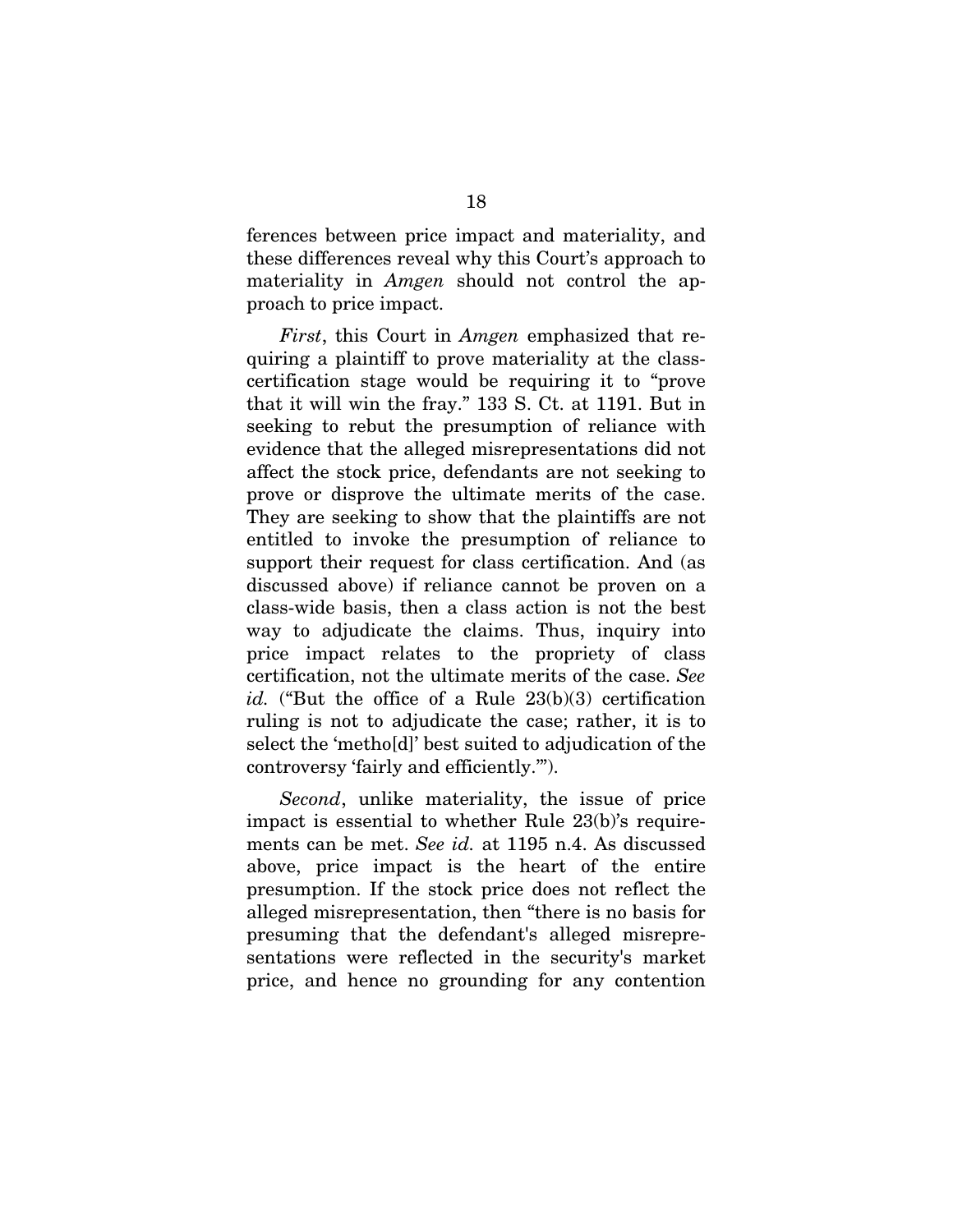that investors indirectly relied on those misrepresentations through their reliance on the integrity of the market price." *Id.* at 1199. Therefore, if the defendant can sever the link between the alleged misrepresentation and the price of the stock by showing a lack of price impact, there is no justification for certifying a class.

*Third*, unlike a failure of materiality, a failure of price impact does not necessarily eliminate the possibility of actual reliance. *Id.* at 1199. As this Court observed in *Amgen*, if the alleged misrepresentations are not material, then none of the plaintiffs could have relied on them. But if the stock price does not reflect the impact of the alleged misrepresentations, it does not mean that no one relied on them in making a decision to buy or sell. Instead, it means that each plaintiff will have to prove that he or she actually relied on the alleged misrepresentations. And that proof will mean that individual issues will predominate over common ones.

Because of these key differences between materiality and price impact, the Fifth Circuit incorrectly concluded that the rationale of *Amgen* should determine whether price impact can be considered at the class-certification stage.

### *(2) Courts should not defer classcertification issues just because they overlap with the ultimate merits*.

The Fifth Circuit refusal to consider price impact also runs afoul of this Court's repeated instruction that rigorous analysis cannot be avoided simply because the inquiry overlaps with the merits. *E.g.*,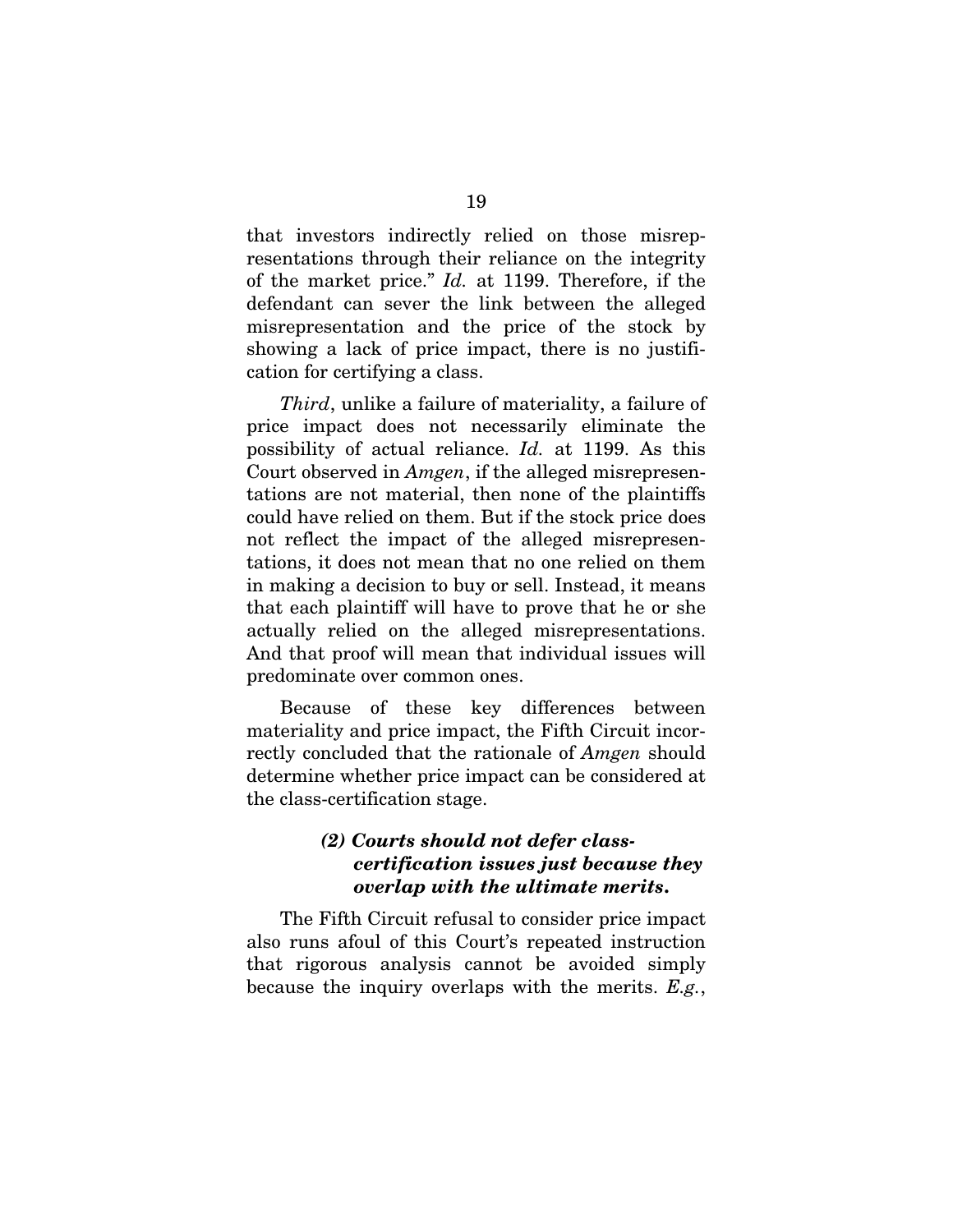*Comcast Corp. v. Behrend*, 133 S. Ct. 1426, 1432 (2013) (holding that proper analysis of Rule 23(b) will "frequently" overlap with the merits); *Wal-Mart Stores, Inc. v. Dukes*, 131 S. Ct. 2541, 2551-52 (2011) ("Frequently that 'rigorous analysis' will entail some overlap with the merits of the plaintiff's underlying claim. That cannot be helped."). This Court's opinion in *Amgen* did not overrule that instruction. To the contrary, the Court recognized that inquiry into the merits is proper to the extent that it is relevant to determining whether the requirements of Rule 23 have been met. *Amgen*, 133 S. Ct. at 1195.

The Fifth Circuit held that proving lack of price impact would require proving lack of loss causation. Pet. App. 17a-18a. And because this relates directly to the ultimate merits, the Fifth Circuit concluded that consideration of price impact is not proper at the class-certification stage. *Id.* But this approach misconstrues *Amgen*.

It is true that this Court in *Amgen* rejected consideration of materiality in part because such consideration would be too deep an inquiry into the merits of the case. *Amgen*, 133 S. Ct at 1195-96. But the Court's concerns about materiality are simply not present in the inquiry into price impact. As discussed above, price impact is central to the presumption of reliance in a way that materiality is not. If the alleged misrepresentation affected the stock price, then there is an arguable basis for presuming reliance, even if the statement is later shown to be immaterial. In that instance, a class can be certified based on the presumption, and materiality can be addressed on a class-wide basis. Conversely, if the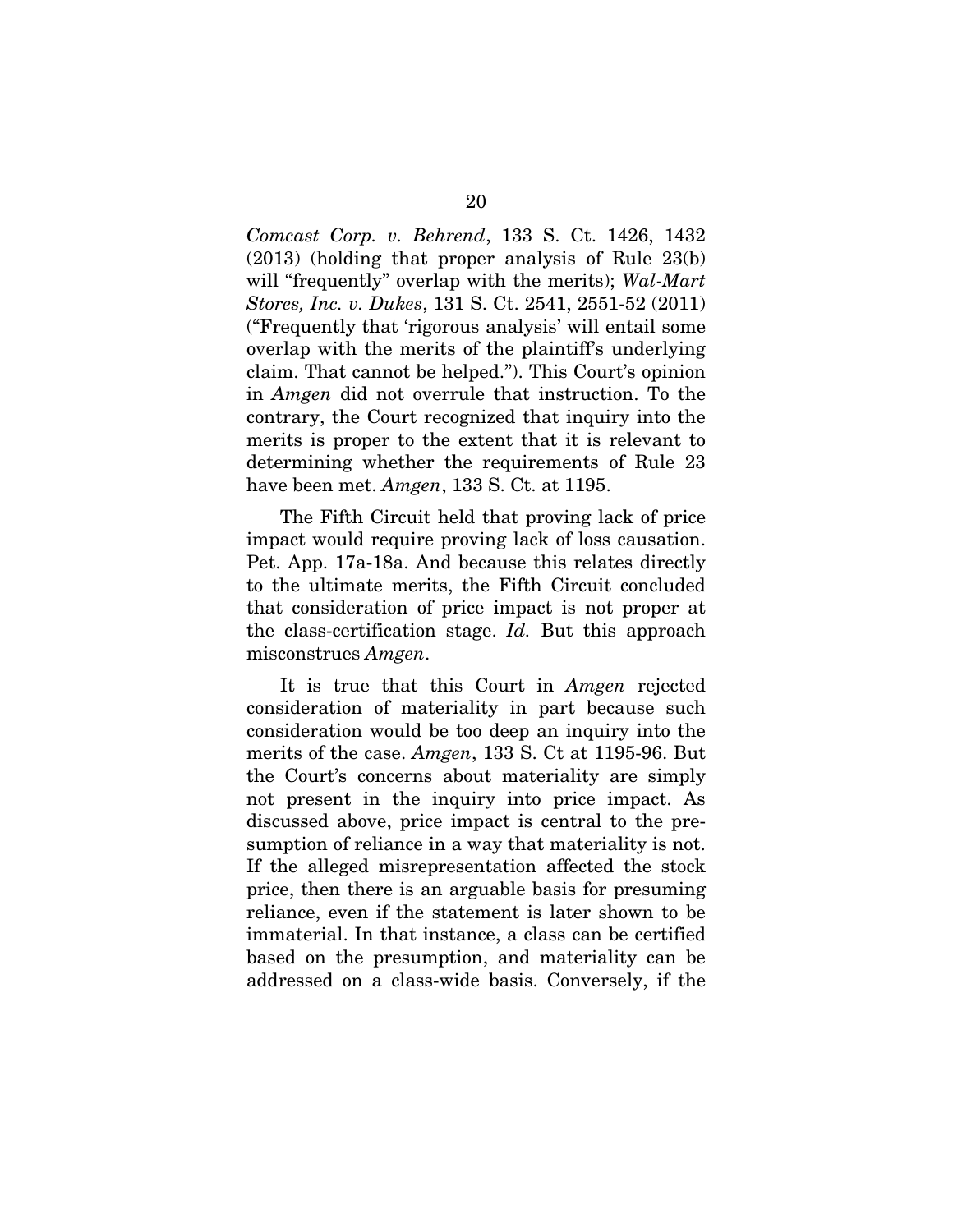alleged misrepresentation did not have any price impact, then there is no reason to presume any reliance and, consequently, no basis to certify a class.

The Fifth Circuit's analysis drifted into the irrelevant realm of the possible motivations for Halliburton to try to disprove price impact. Pet. App. 13a-14a. But this reasoning misses the point. Without price impact, there is no basis for the presumption in the first place and therefore no basis to find that Rule 23 is satisfied. The fact that lack of price impact may also relate to other issues should not prevent its consideration in the context of the requirements of Rule 23.

In sum, this Court has been clear that rigorous analysis of the requirements of Rule 23 cannot be avoided just because the issues happen to overlap with the merits. In *Amgen* the Court concluded that inquiry into materiality was not necessary to determine whether the requirements of Rule 23 were met. But price impact is different. Without price impact, the very heart of the hypothesis underlying the presumption of reliance fails. Without that underlying hypothesis, there is no basis to presume that market participants indirectly relied on the stock price. And without that presumption, individual issues of reliance must predominate over common issues and a class cannot be certified. Therefore, defendants should not have to wait until summary judgment or trial to disprove price impact and defeat class certification.